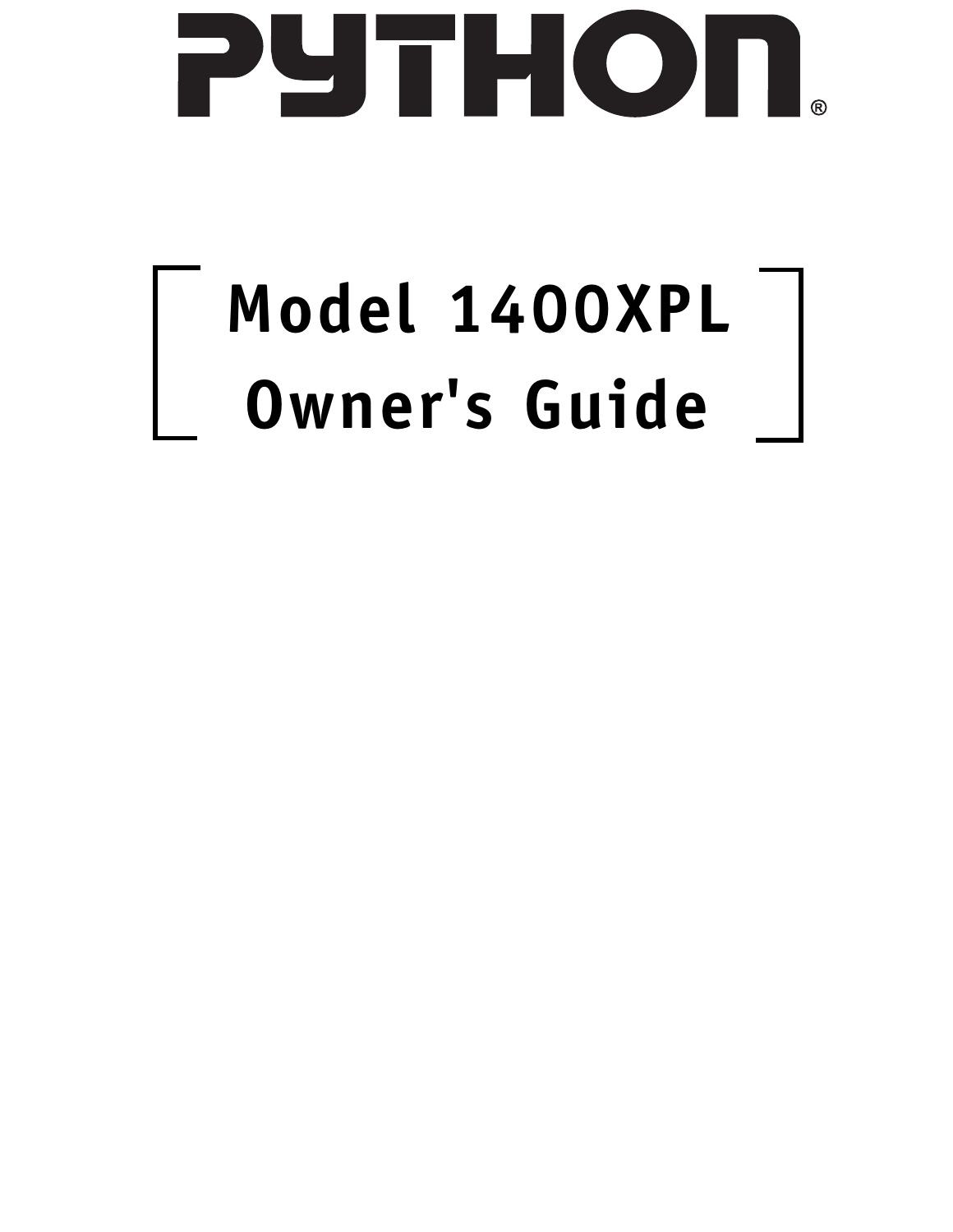# **Limited Lifetime Consumer Warranty**

Directed Electronics promises to the original purchaser to repair or replace with a comparable reconditioned model any Directed Electronics unit (hereafter the "unit"), excluding without limitation the siren, the remote transmitters, the associated sensors and accessories, which proves to be defective in workmanship or material under reasonable use during the lifetime of the vehicle provided the following conditions are met: the unit was professionally installed and serviced by an authorized Directed Electronics dealer; the unit will be professionally reinstalled in the vehicle in which it was originally installed by an authorized Directed Electronics dealer; and the unit is returned to Directed Electronics, shipping prepaid with a legible copy of the bill of sale or other dated proof of purchase bearing the following information: consumer's name, telephone number and address; the authorized dealers name, telephone number and address; complete product description, including accessories; the year, make and model of the vehicle; vehicle license number and vehicle identification number. All components other than the unit, including without limitation the siren, the remote transmitters and the associated sensors and accessories, carry a one-year warranty from the date of purchase of the same. This warranty is non-transferable and is automatically void if: the original purchaser has not completed the warranty card and mailed it within ten (10) days of the date of purchase to the address listed on the card; the unit's date code or serial number is defaced, missing or altered; the unit has been modified or used in a manner contrary to its intended purpose; the unit has been damaged by accident, unreasonable use, neglect, improper service, installation or other causes not arising out of defects in materials or construction. The warranty does not cover damage to the unit caused by installation or removal of the unit. Directed Electronics, in its sole discretion, will determine what constitutes excessive damage and may refuse the return of any unit with excessive damage. **TO THE MAXIMUM EXTENT ALLOWED BY LAW, ALL WARRANTIES, INCLUDING BUT NOT LIMITED TO EXPRESS WARRANTY, IMPLIED WARRANTY, WAR-RANTY OF MERCHANTABILITY, FITNESS FOR PARTICULAR PURPOSE AND WARRANTY OF NON-INFRINGEMENT OF INTELLECTUAL PROPERTY, ARE EXPRESSLY EXCLUDED; AND DIRECTED ELECTRONICS NEITHER ASSUMES NOR AUTHORIZES ANY PERSON OR ENTITY TO ASSUME FOR IT ANY DUTY, OBLIGATION OR LIABILITY IN CONNECTION WITH ITS PRODUCTS. DIRECTED ELECTRONICS DISCLAIMS AND HAS ABSOLUTELY NO LIABILITY FOR ANY AND ALL ACTS OF THIRD PARTIES INCLUDING ITS AUTHO-RIZED DEALERS OR INSTALLERS. DIRECTED ELECTRONICS SECURITY SYSTEMS, INCLUDING THIS UNIT, ARE DETERRENTS AGAINST POSSIBLE THEFT. DIRECTED ELECTRONICS IS NOT OFFERING A GUARANTEE OR INSURANCE AGAINST VANDAL-ISM, DAMAGE OR THEFT OF THE AUTOMOBILE, ITS PARTS OR CONTENTS; AND**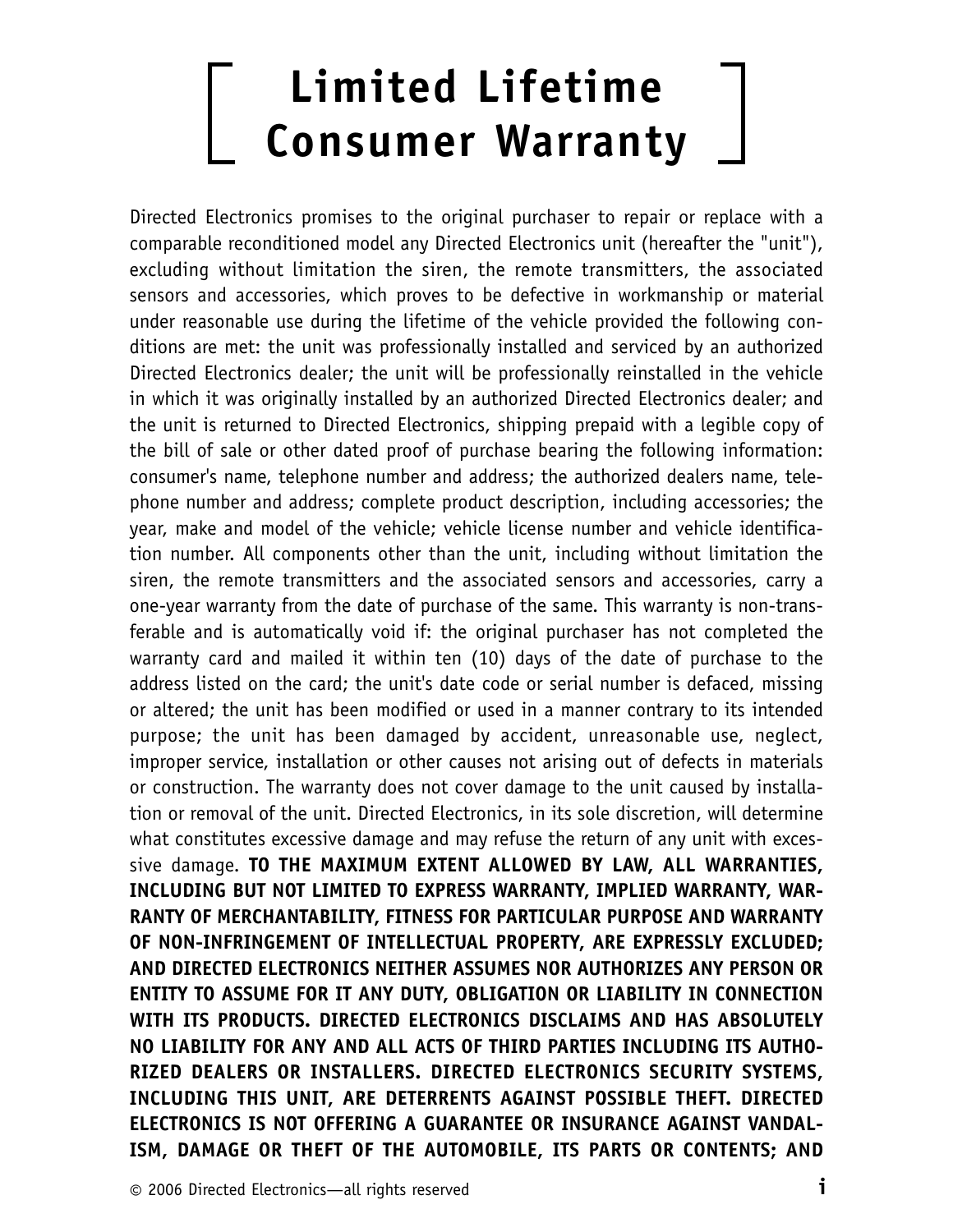**HEREBY EXPRESSLY DISCLAIMS ANY LIABILITY WHATSOEVER, INCLUDING WITHOUT LIMITATION, LIABILITY FOR THEFT, DAMAGE AND/OR VANDALISM. THIS WARRANTY DOES NOT COVER LABOR COSTS FOR MAINTENANCE, REMOVAL OR REIN-STALLATION OF THE UNIT OR ANY CONSEQUENTIAL DAMAGES OF ANY KIND. IN THE EVENT OF A CLAIM OR A DISPUTE INVOLVING DIRECTED ELECTRONICS OR ITS SUB-SIDIARY, THE PROPER VENUE SHALL BE SAN DIEGO COUNTY IN THE STATE OF CALIFORNIA. CALIFORNIA STATE LAWS AND APPLICABLE FEDERAL LAWS SHALL APPLY AND GOVERN THE DISPUTE. THE MAXIMUM RECOVERY UNDER ANY CLAIM AGAINST DIRECTED ELECTRONICS SHALL BE STRICTLY LIMITED TO THE AUTHORIZED DIRECTED ELECTRONICS DEALER'S PURCHASE PRICE OF THE UNIT. DIRECTED ELEC-TRONICS SHALL NOT BE RESPONSIBLE FOR ANY DAMAGES WHATSOEVER, INCLUDING BUT NOT LIMITED TO, ANY CONSEQUENTIAL DAMAGES, INCIDENTAL DAMAGES, DAMAGES FOR THE LOSS OF TIME, LOSS OF EARNINGS, COMMERCIAL LOSS, LOSS OF ECONOMIC OPPORTUNITY AND THE LIKE. NOTWITHSTANDING THE ABOVE, THE MANUFACTURER DOES OFFER A LIMITED WARRANTY TO REPLACE OR REPAIR THE CONTROL MODULE AS DESCRIBED ABOVE.** Some states do not allow limitations on how long an implied warranty will last or the exclusion or limitation of incidental or consequential damages. This warranty gives you specific legal rights and you may also have other rights that vary from State to State.

This product may be covered by a Guaranteed Protection Plan ("GPP"). See your authorized Directed Electronics dealer for details of the plan or call Directed Electronics Customer Service at 1-800-876-0800. Directed Electronics security systems, including this unit, are deterrents against possible theft. Directed Electronics is not offering a guarantee or insurance against vandalism, damage or theft of the automobile, its parts or contents; and hereby expressly disclaims any liability whatsoever, including without limitation, liability for theft, damage and/or vandalism. Directed Electronics does not and has not authorized any person or entity to create for it any other obligation, promise, duty or obligation in connection with this security system.

Make sure you have all of the following information from your dealer:

A clear copy of the sales receipt, showing the following:

- Date of purchase
- Your full name and address
- Authorized dealer's company name and address
- Type of alarm installed
- Year, make, model and color of the automobile
- Automobile license number
- Vehicle identification number
- All security options installed on automobile
- Installation receipts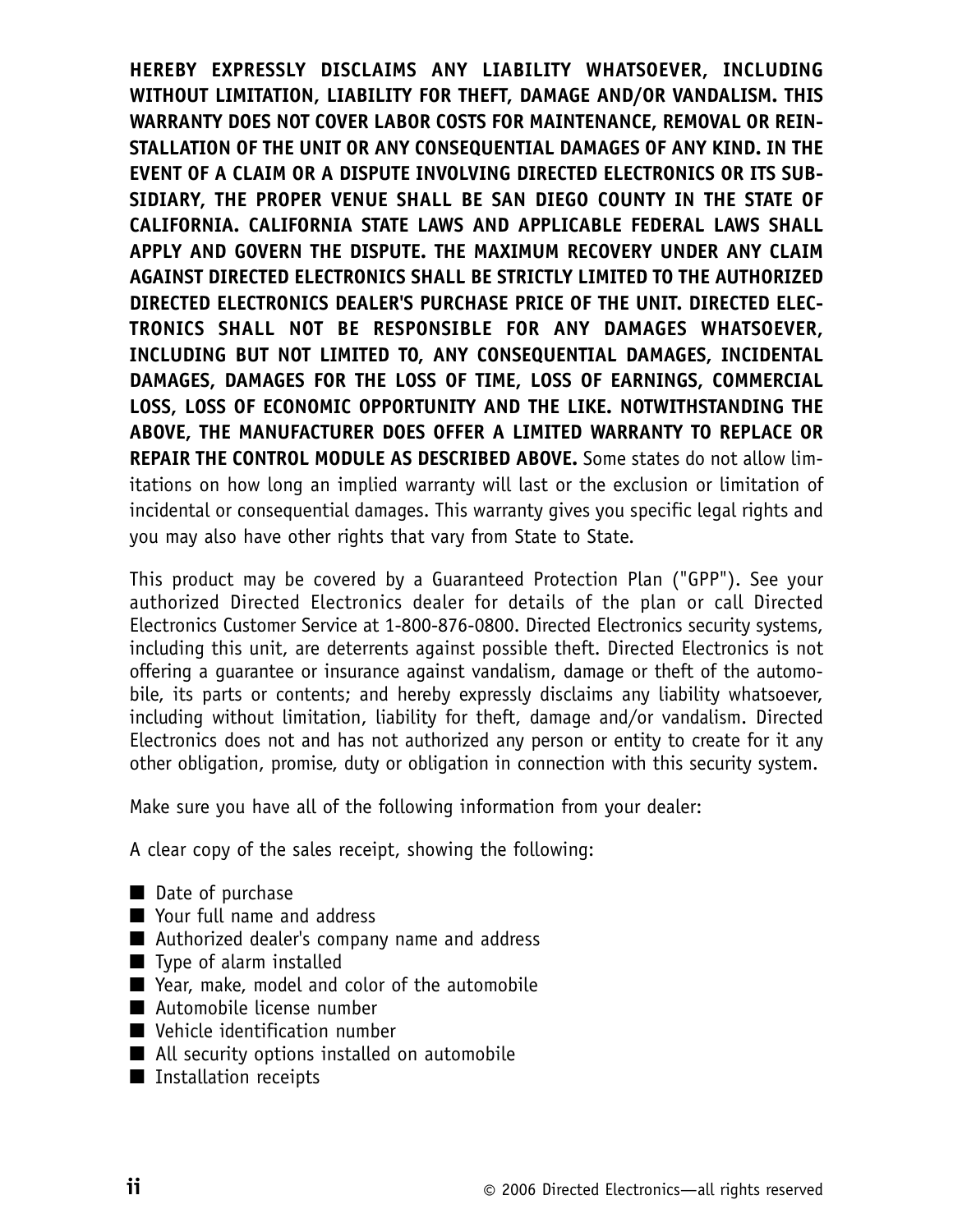# **Table of Contents**

| Limited Lifetime Consumer Warranty |
|------------------------------------|
|                                    |
|                                    |
|                                    |
|                                    |
|                                    |
|                                    |
|                                    |
|                                    |
|                                    |
|                                    |
|                                    |
|                                    |
|                                    |
|                                    |
|                                    |
|                                    |
|                                    |
|                                    |
|                                    |
|                                    |
|                                    |
|                                    |
|                                    |
|                                    |
|                                    |
|                                    |
|                                    |
|                                    |
|                                    |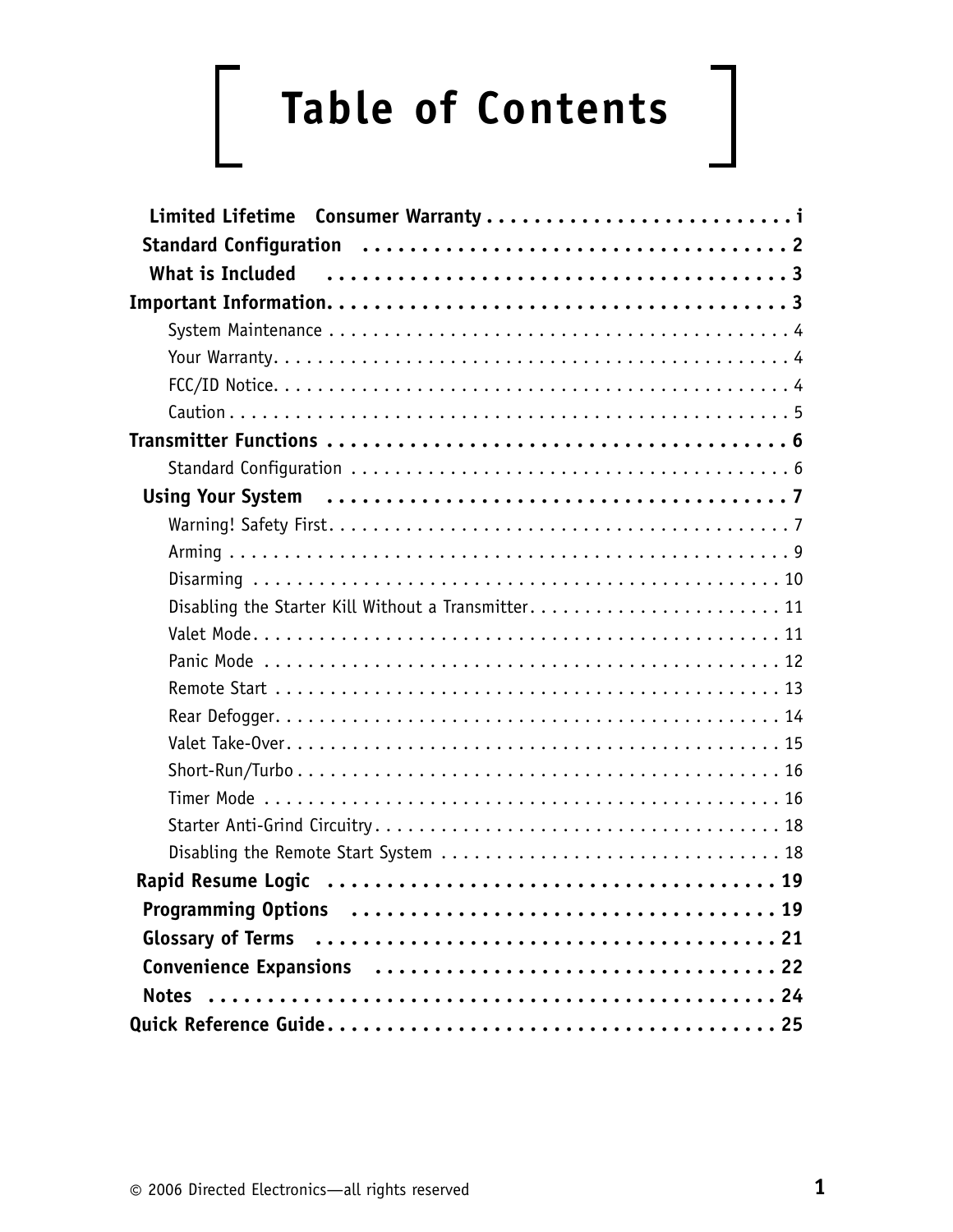# **Standard Configuration**



controls the **Arm/Panic ON/Panic OFF** function.



controls the **Disarm** function.



controls **Silent Mode™**and an **Auxiliary Output**.



controls **Remote Start**.



+ controls **Timer** mode.



+ controls **Turbo/Short Run**.



+ controls **Channel 4** output.

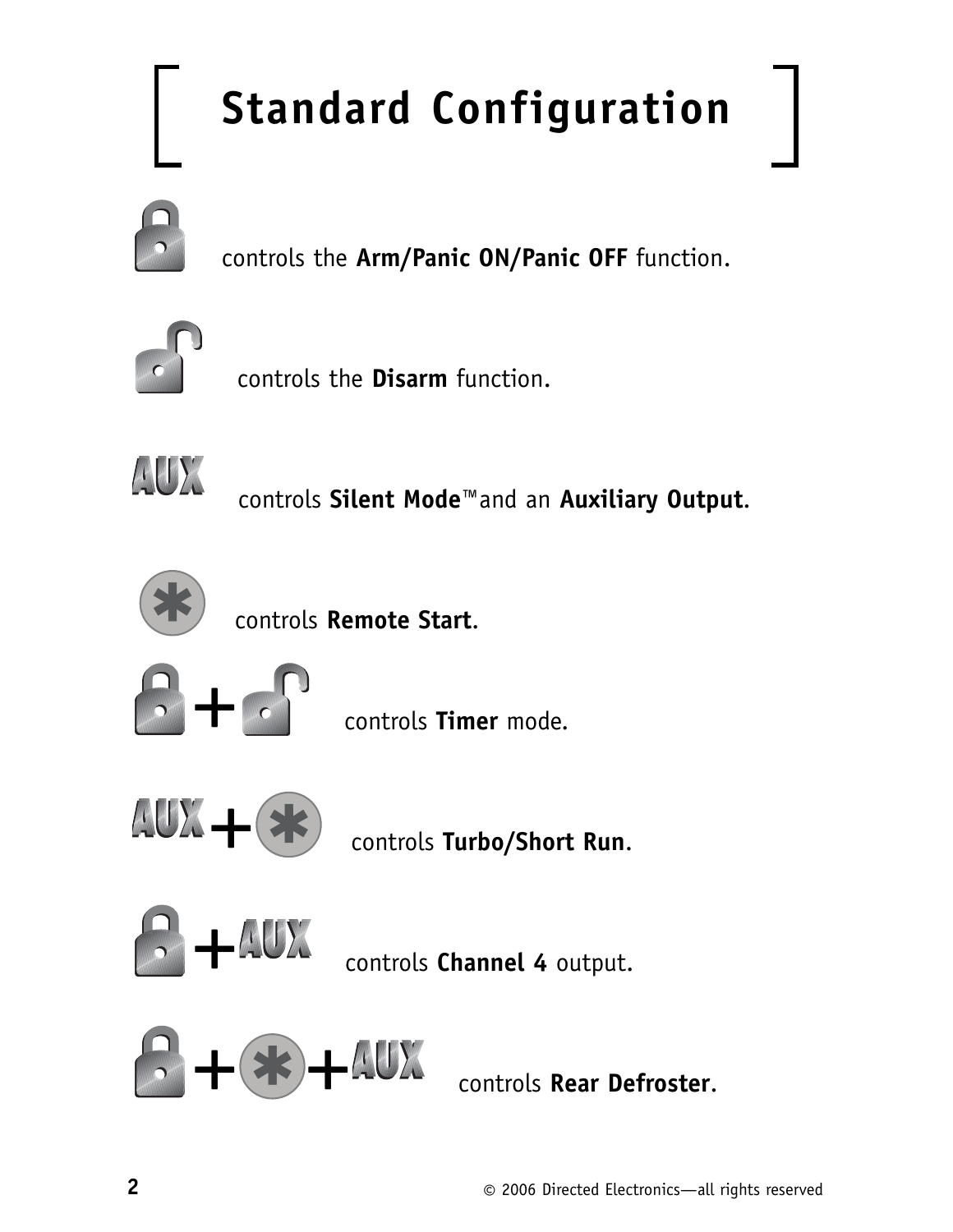# **What is Included**

- The control module
- A Venom SST receiver/antenna
- Two four-button transmitters
- The blue status LED indicator light
- A push-button Valet button
- Your warranty registration
- A shut-down toggle switch

# **Important Information**

Congratulations on the purchase of your remote start keyless entry system. Due to the complexity of this system, it must be installed by an authorized dealer only. Installation of this product by anyone other than an authorized dealer voids the warranty. All dealers are provided with a preprinted dealer certificate to verify that they are authorized.

By carefully reading this Owner's Guide prior to using your system, you will maximize the use of this system and its features.

You can print additional or replacement copies of this manual by accessing the Directed Electronics internet website at *www.directed.com*.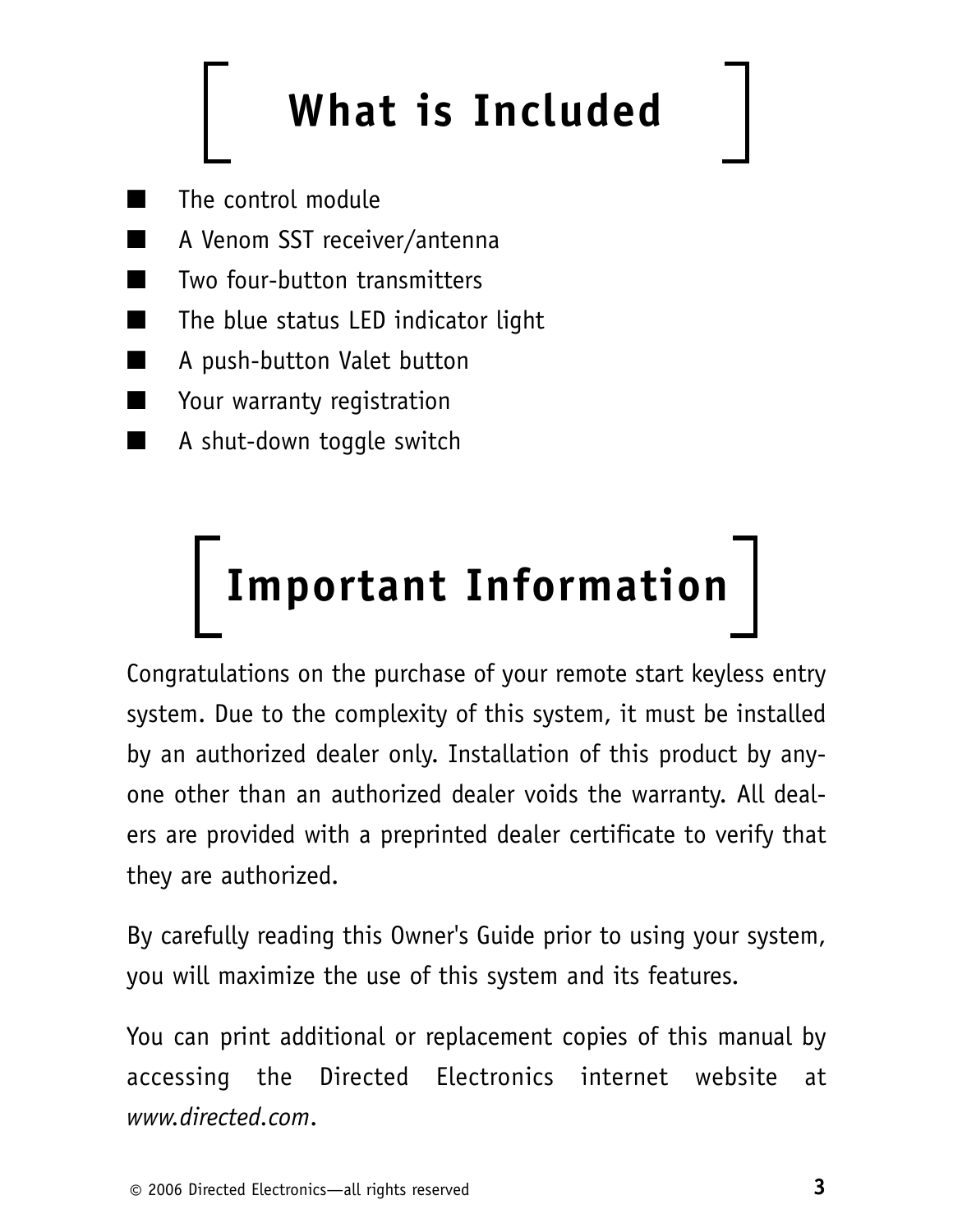### **System Maintenance**

The system requires no specific maintenance. Your remote is powered by two small, lightweight 3-volt lithium batteries that will last approximately one year under normal use. When the battery begins to weaken, operating range will be reduced and the LED on the remote will dim.

### **Your Warranty**

Your warranty registration must be completely filled out and returned within 10 days of purchase. Your product warranty will not be validated if your warranty registration is not returned. Make sure you receive the warranty registration from your dealer. It is also necessary to keep your proof of purchase, which reflects that the product was installed by an authorized dealer.

### **FCC/ID Notice**

This device complies with Part 15 of FCC rules. Operation is subject to the following conditions: (1) This device may not cause harmful interference, and (2) This device must accept any interference received, including interference that may cause undesired operation.

Changes or modifications not expressly approved by the party responsible for compliance could void the user's authority to operate this device.

### **HHU, hand held unit**

To satisfy FCC RF exposure compliance requirements, this device should be used in hand-held, hand operated configurations only. The device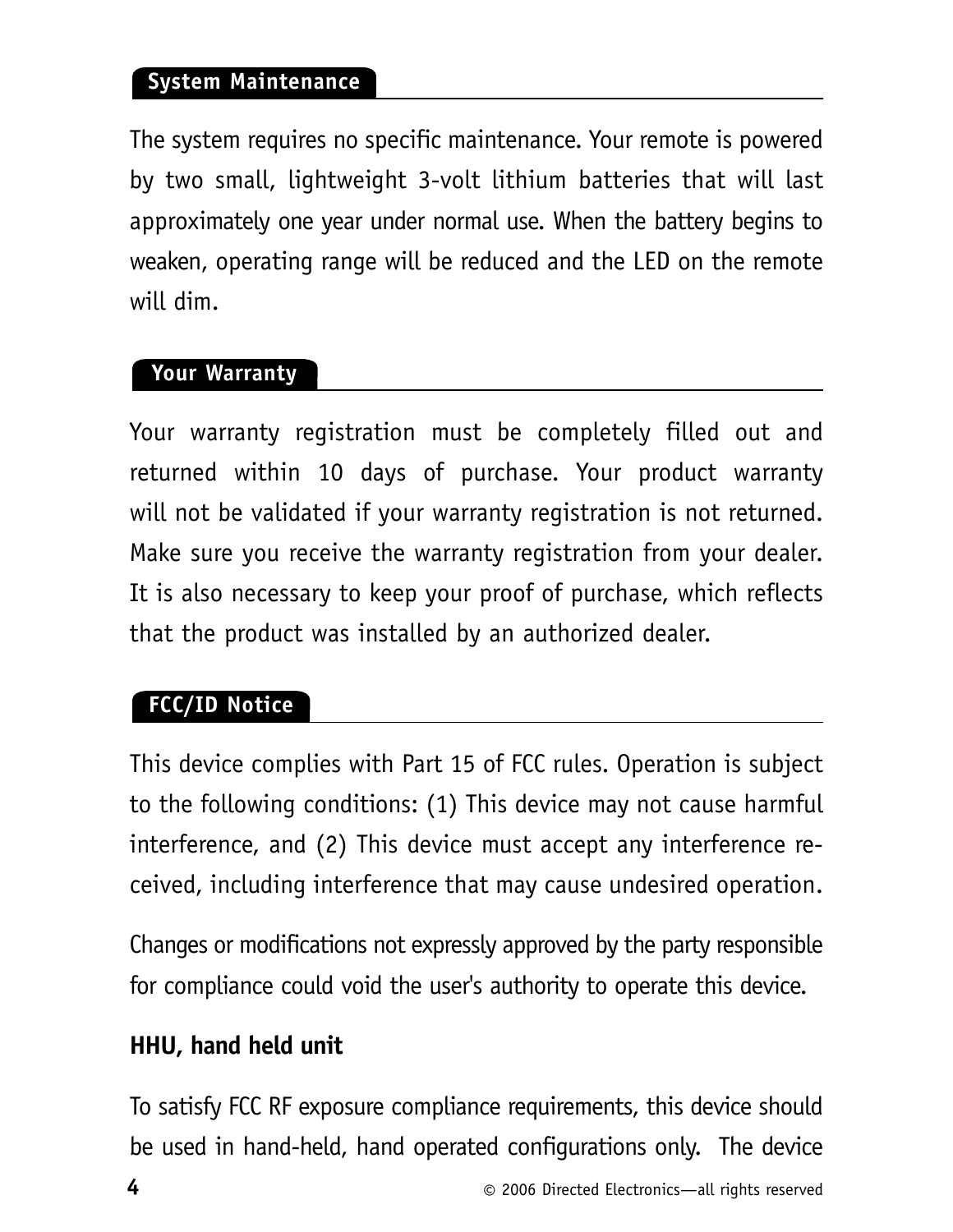and its antenna must maintain a separation distance of 20 cm or more from the person's body, except for the hand and wrists, to satisfy RF exposure compliance. This device is designed to be used in a person's hands and its operating configurations do not support normal transmissions while it is carried in pockets or holsters next to a persons' body.

### **Caution**

This product is designed for fuel injected, automatic transmission vehicles only. Use of this product in a standard transmission vehicle is dangerous and contrary to the product's intended use.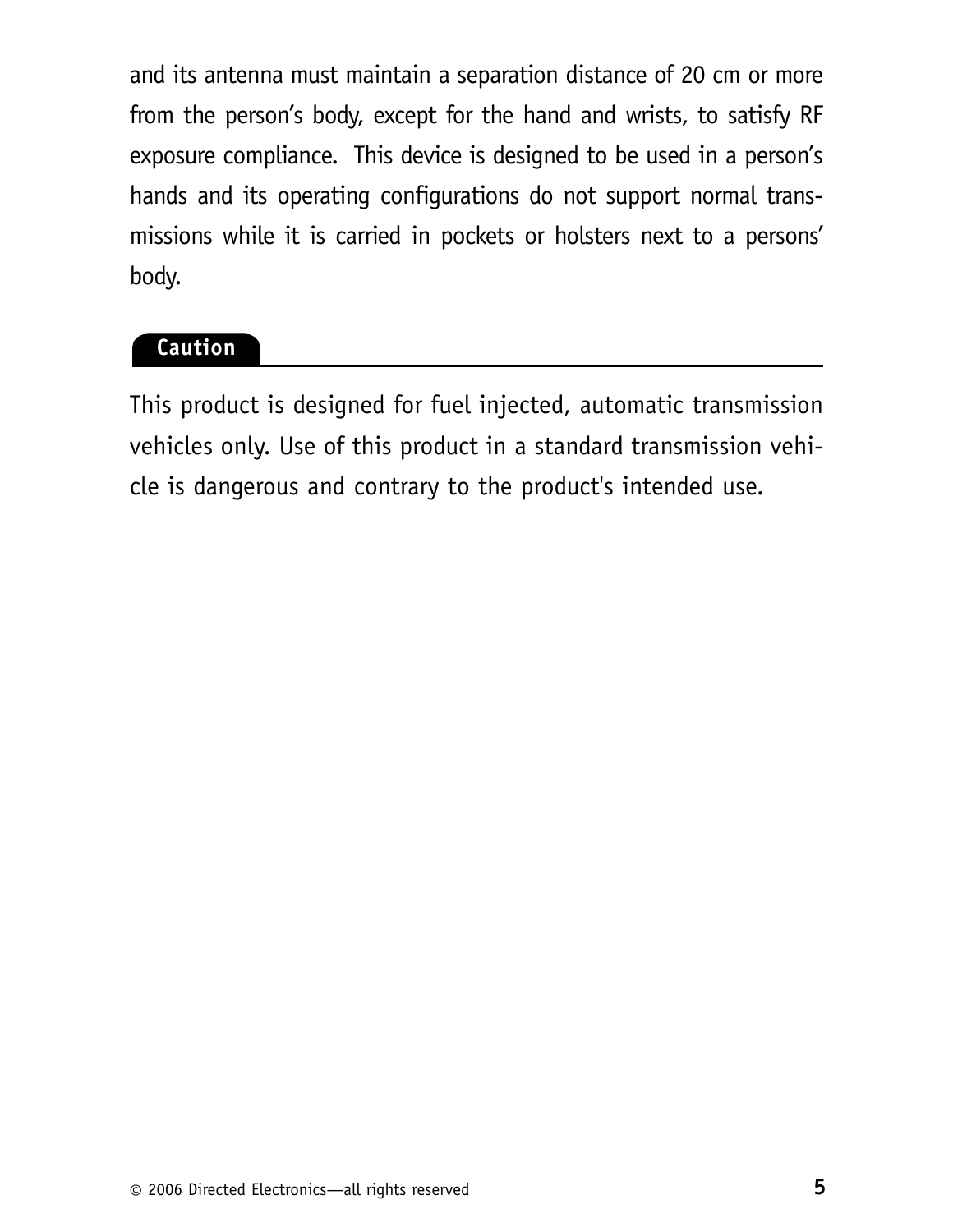# **Transmitter Functions**

The receiver uses a computer-based learn routine to learn the transmitter buttons. This makes it possible to assign any specific transmitter button, or combination of buttons, to any receiver function. The transmitter initially comes programmed with the Standard Configuration, but may also be customized by an authorized dealer. The transmitter buttons indicated in all of the instructions in this manual correspond to a Standard Configuration transmitter.

### **Standard Configuration**

### **Button**

The arming and panic functions are controlled by pressing  $\blacksquare$  on the transmitter for one second.

### **Button**

The disarm function is controlled by pressing  $\bullet$  on the transmitter for one second.

### **AUX** Button

Silent Mode™ and an optional auxiliary function are controlled by pressing  $\mathbf{A}\mathbf{U}\mathbf{X}$ . Silent Mode works by pressing  $\mathbf{A}\mathbf{U}\mathbf{X}$  for less than one second. An optional auxiliary function, such as trunk release, is controlled by pressing and holding  $A\cup A$  for 1.5 seconds.

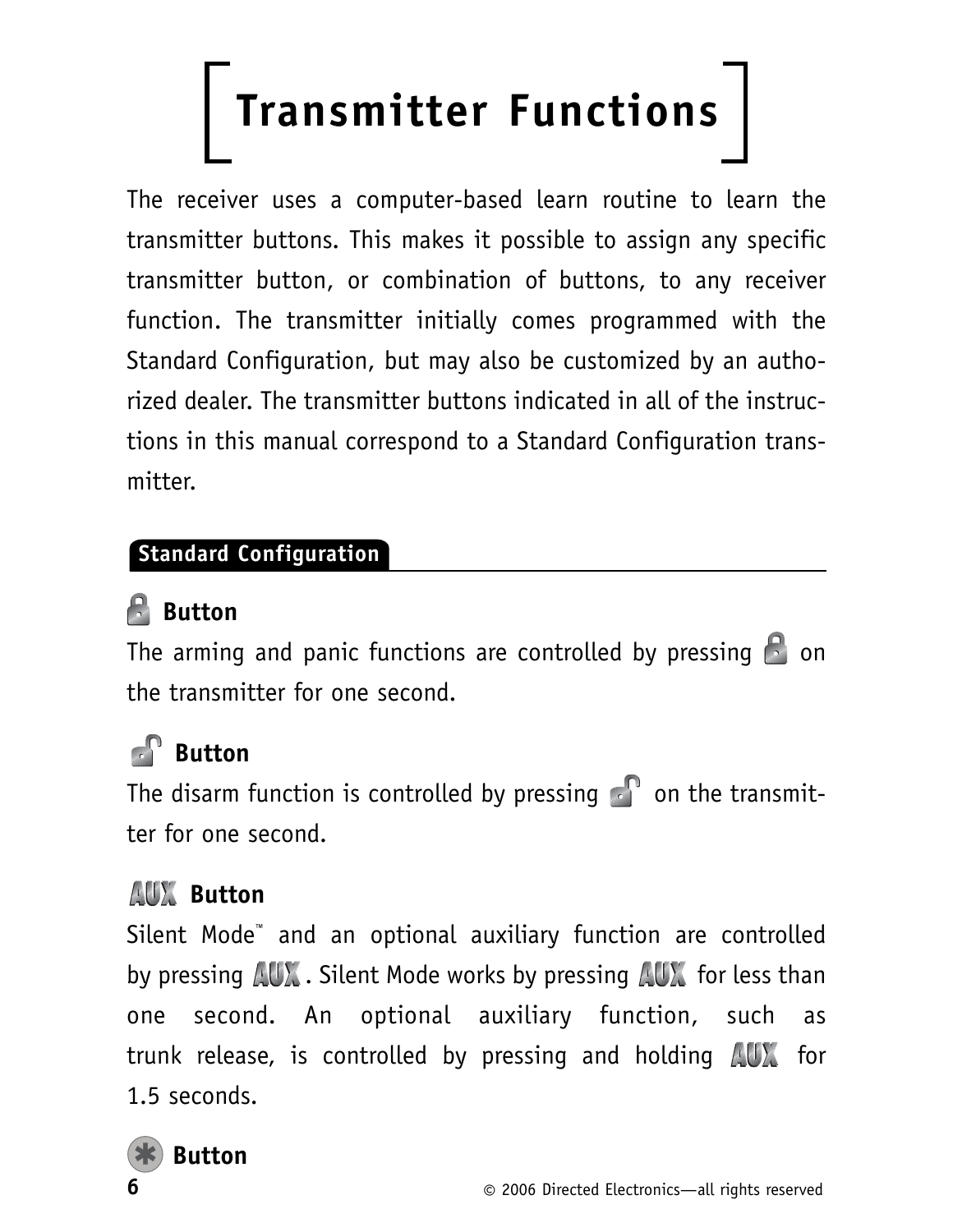The remote start function of your system is controlled by pressing this button twice within 3 seconds.



An optional auxiliary convenience or expansion function that you have added to your system can be activated by pressing these buttons simultaneously.

**The auxiliary output controls \_\_\_\_\_\_\_\_\_\_\_\_\_\_\_\_\_\_\_\_\_\_\_\_\_\_.**



When simultaneously pressed these buttons control the rear window defogger during remote starting.



### **Warning! Safety First**

The following safety warnings must be observed at all times:

- Due to the complexity of this system, installation of this product must only be performed by an authorized Directed Electronics dealer.
- When properly installed, this system can start the vehicle via a command signal from the remote control transmitter. Therefore, never operate the system in an enclosed area or partially enclosed area without ventilation (such as a garage).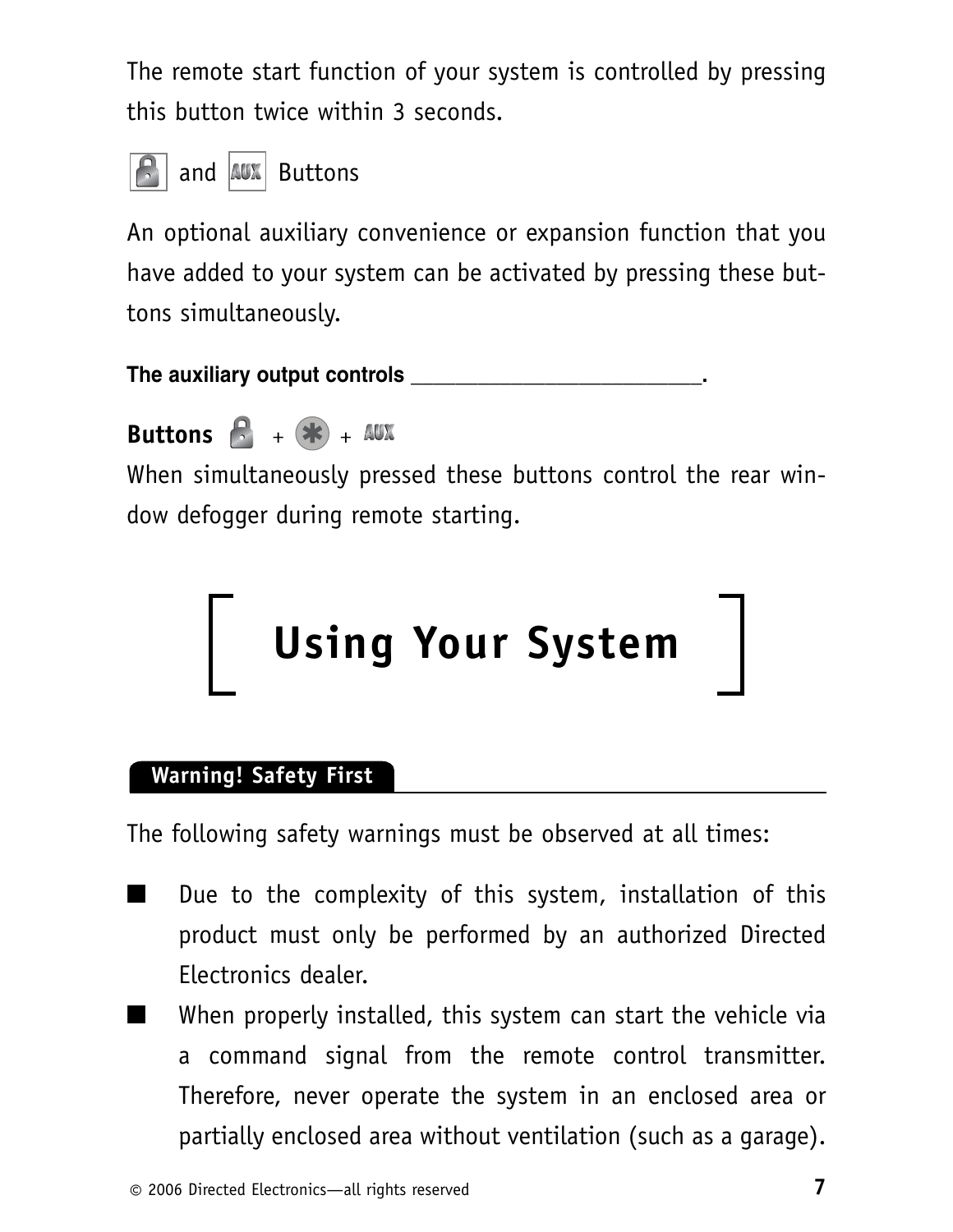When parking in an enclosed or partially enclosed area or when having the vehicle serviced, the remote start system must be disabled using the installed toggle switch. It is the user's sole responsibility to properly handle and keep out of reach from children all remote control transmitters to assure that the system does not unintentionally remote start the vehicle. **THE USER MUST INSTALL A CARBON MONOXIDE DETECTOR IN OR ABOUT THE LIVING AREA ADJACENT TO THE VEHICLE. ALL DOORS LEADING FROM ADJACENT LIVING AREAS TO THE ENCLOSED OR PARTIALLY ENCLOSED VEHICLE STORAGE AREA MUST AT ALL TIMES REMAIN CLOSED.** These precautions are the sole responsibility of the user.

■ Use of this product in a manner contrary to its intended mode of operation may result in property damage, personal injury, or death. (1) Never remotely start the vehicle with the vehicle in gear, and (2) Never remotely start the vehicle with the keys in the ignition. The user must also have the neutral safety feature of the vehicle periodically checked, wherein the vehicle must not remotely start while the car is in gear. This testing should be performed by an authorized Directed Electronics dealer in accordance with the Safety Check outlined in the product installation guide. If the vehicle starts in gear, cease remote start operation immediately and consult with the authorized Directed Electronics dealer to fix the problem.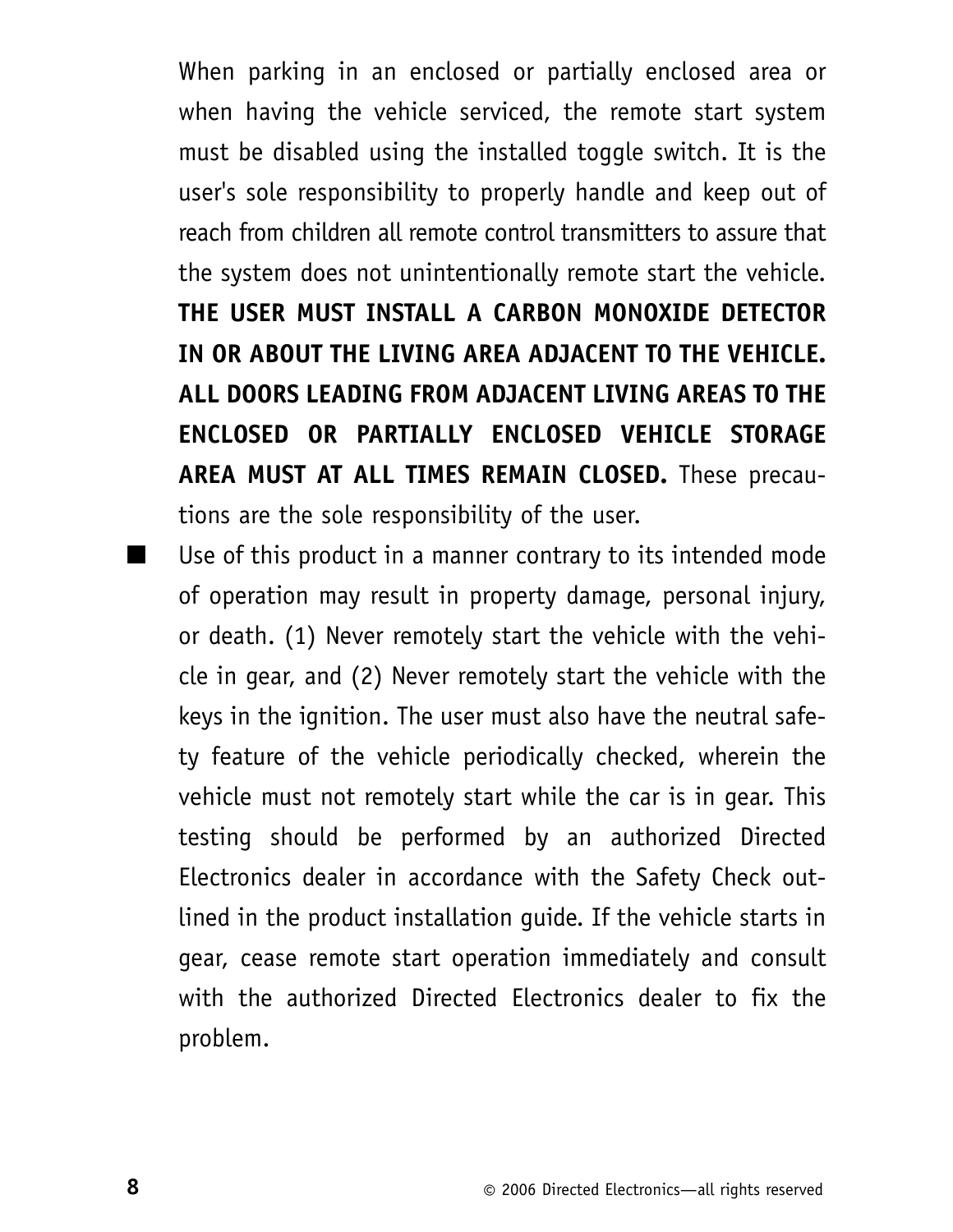After the remote start module has been installed, contact your authorized dealer to have him or her test the remote start module by performing the Safety Check outlined in the product installation guide. If the vehicle starts when performing the Neutral Safety Shutdown Circuit test, the remote start unit has not been properly installed. The remote start module must be removed or the installer must properly reinstall the remote start system so that the vehicle does not start in gear. All installations must be performed by an authorized Directed Electronics dealer. **OPERATION OF THE REMOTE START MOD-ULE IF THE VEHICLE STARTS IN GEAR IS CONTRARY TO ITS INTENDED MODE OF OPERATION. OPERATING THE REMOTE START SYSTEM UNDER THESE CONDITIONS MAY RESULT IN PROPERTY DAMAGE OR PERSONAL INJURY. YOU MUST IMME-DIATELY CEASE THE USE OF THE UNIT AND SEEK THE ASSIS-TANCE OF AN AUTHORIZED DIRECTED ELECTRONICS DEALER TO REPAIR OR DISCONNECT THE INSTALLED REMOTE START MODULE. DIRECTED ELECTRONICS WILL NOT BE HELD RESPONSIBLE OR PAY FOR INSTALLATION OR REINSTALLA-TION COSTS.**

### **Arming**

Pressing  $\mathbb{R}$  for one second arms the system by activating the starter kill and locking the doors (if the door locks are connected). The horn will honk (if connected) and the parking lights will flash once to confirm arming of the system. While the system is armed, the status LED will flash once per second. The Failsafe® Starter Kill (if installed) will also prevent the vehicle's starter from cranking.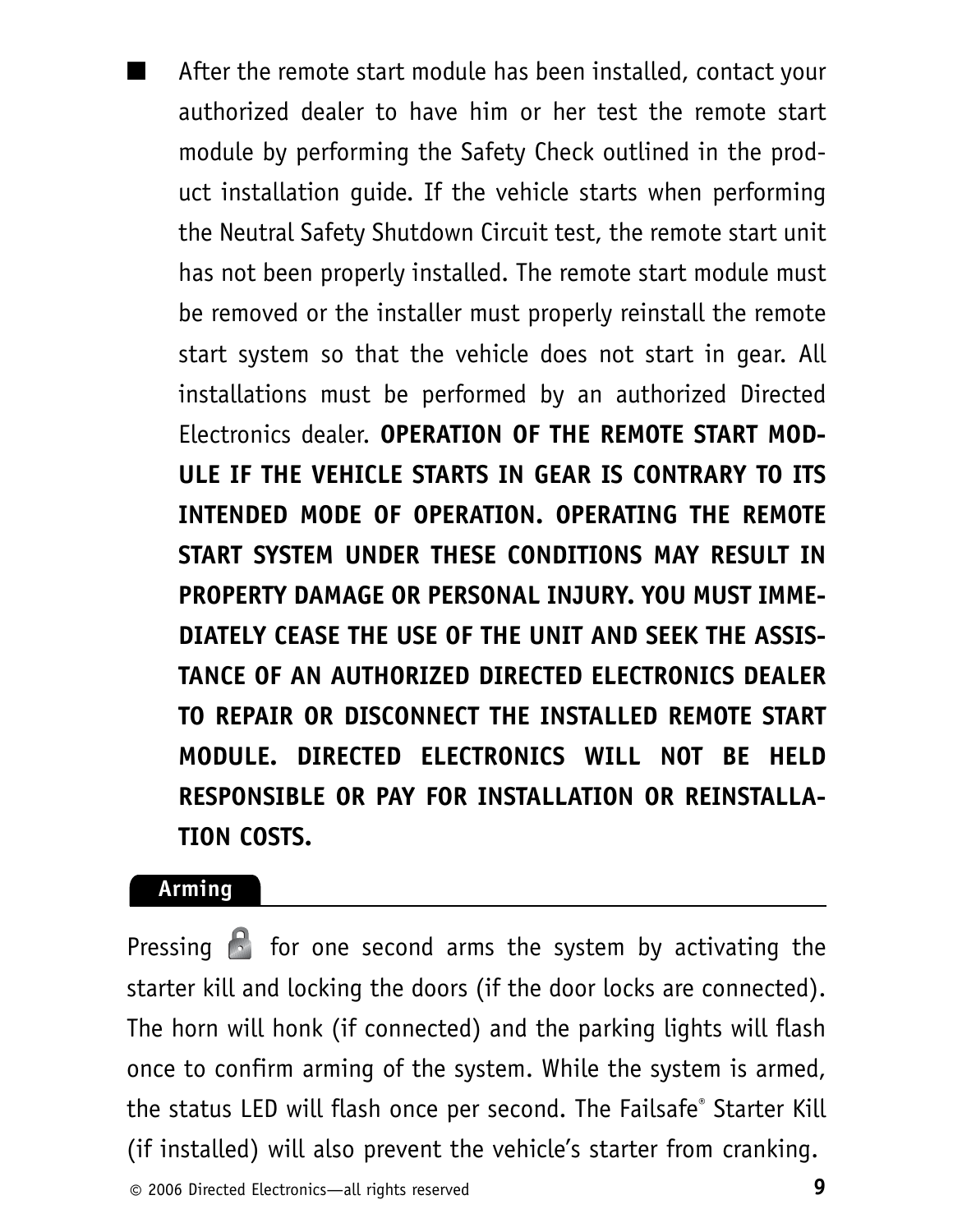The system can also be programmed to arm the optional Failsafe<sup>®</sup> Starter Kill automatically (called Passive Mode). If the system has been programmed for Passive Mode, the Failsafe® Starter Kill will automatically activate 30 seconds after the ignition has been turned off. After the ignition has been turned off, the status LED will flash rapidly to indicate that the system is in Passive Mode.

If Passive Mode has been programmed on, then it is also possible to program the system for Passive Locking. With Passive Locking, the vehicle doors lock automatically at the same time that the Failsafe® Starter Kill is activated. If Passive Locking is programmed on, care must be taken to prevent the keys from being locked in the vehicle.

**NOTE:** For Passive Mode to be effective, the Failsafe® Starter Kill relay must be installed.

### **Disarming**

Pressing  $\epsilon$  for one second disarms the system and unlocks the doors (if connected). The horn will honk twice (if connected) and the parking lights will flash twice to confirm disarming of the system. The optional Failsafe® Starter Kill will be deactivated. The status LED will turn off, unless the system is programmed for Passive Mode. In Passive Mode, the status LED will flash rapidly when the system is disarmed. This indicates that the system will re-engage the starter kill and re-lock the doors (if Passive Locking has been programmed) in 30 seconds unless the ignition is turned on.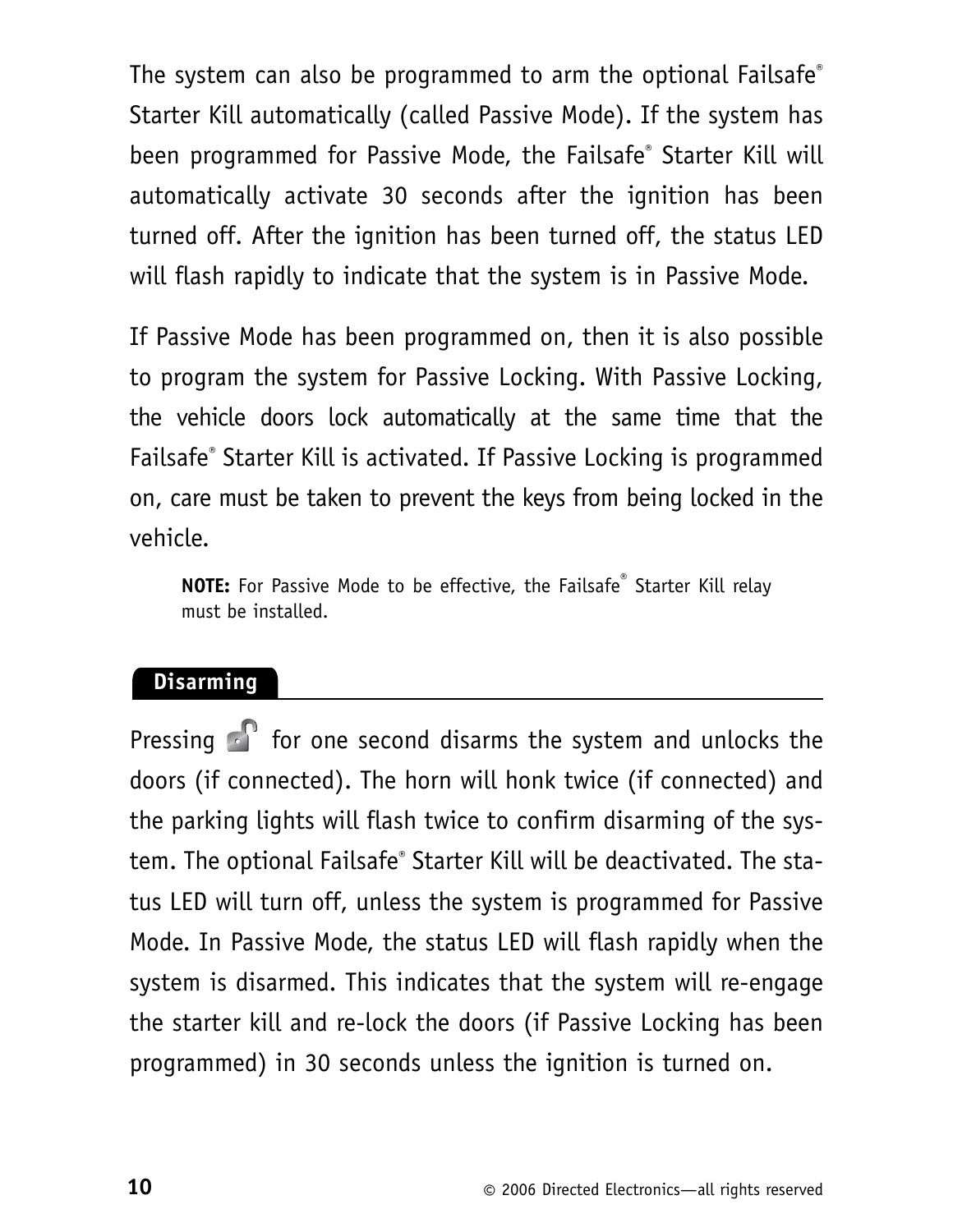### **Disabling the Starter Kill Without a Transmitter**

If your remote transmitter is lost or damaged, you can manually override the starter kill. To do this, you must have the vehicle's ignition key and know where the Valet button is located. Be sure to check with the installer for the location of the Valet button.



To override the starter kill, turn the ignition on and press the Valet button within 10 seconds. The status LED will stop flashing



and the vehicle should start. If it does not start,

you may have waited too long; turn the ignition off and repeat the process.

### LOCATION OF VALET BUTTON

### **Valet Mode**

You can prevent your system from automatically activating the Failsafe® Starter Kill and locking the doors by using Valet Mode. This is very useful when washing the vehicle or having it serviced. In Valet Mode, the starter kill cannot be activated, even with the transmitter, but all convenience functions (door locks, remote start, etc.) will continue to work normally.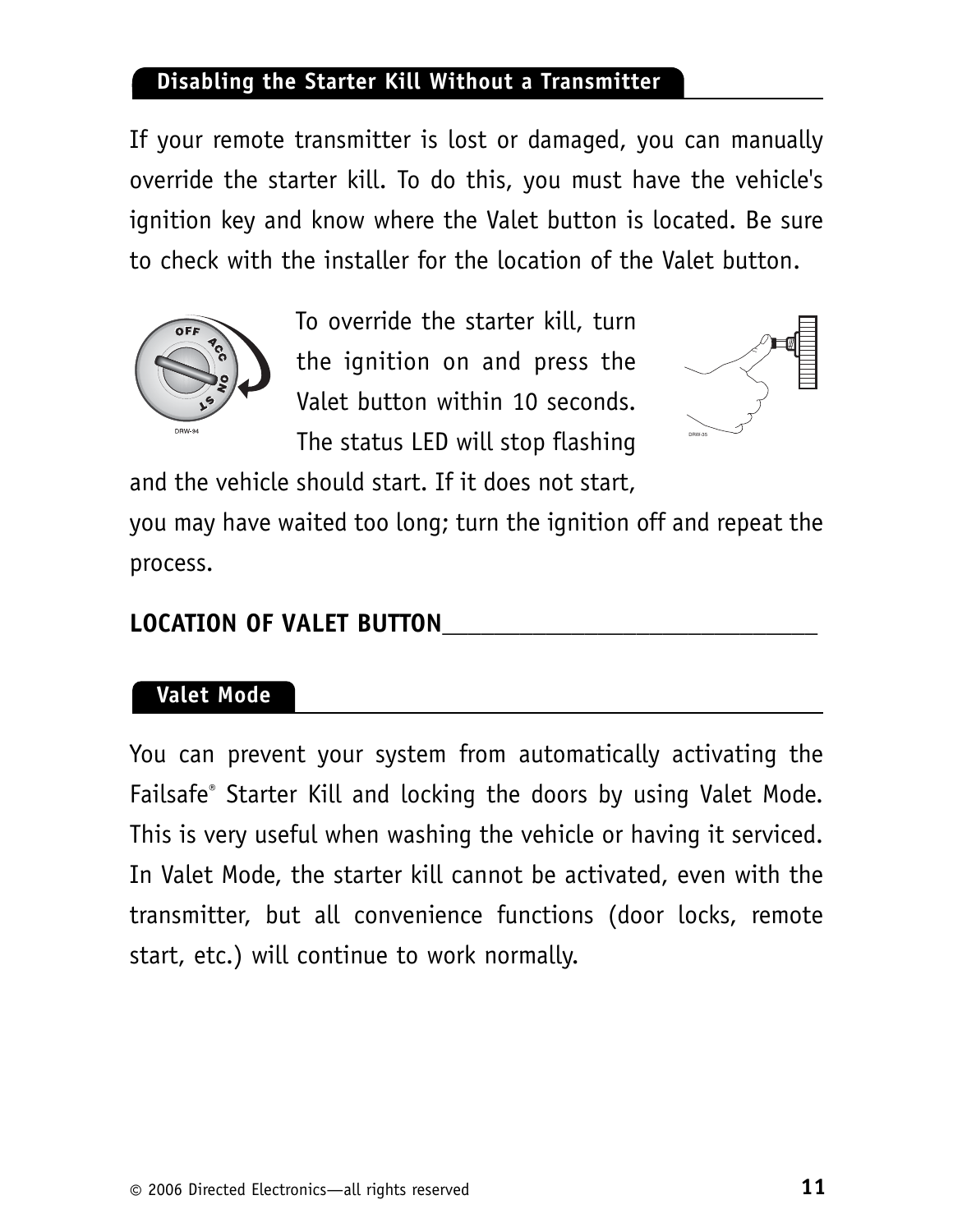### **To enter or exit Valet Mode:**



- 1. Turn the ignition on.
- 2. Turn the ignition off.
- 3. Press and release the Valet button within 10 seconds.



The status LED will light steadily if you are entering Valet Mode and will turn off if you are exiting Valet Mode.

### **Panic Mode**

If you are threatened in or near your vehicle, you can attract attention by triggering the system with your transmitter. Just press **of** for 1.5 seconds to enter Panic Mode. In Panic Mode, the horn will honk and the parking lights will flash for 30 seconds. To stop Panic Mode at any time, press  $\mathbb{S}$ , or  $\mathbb{S}$  on the transmitter.

**NOTE:** In order for Panic Mode to be effective, the vehicle's horn (or optional siren) as well as the vehicle's parking lights must be connected.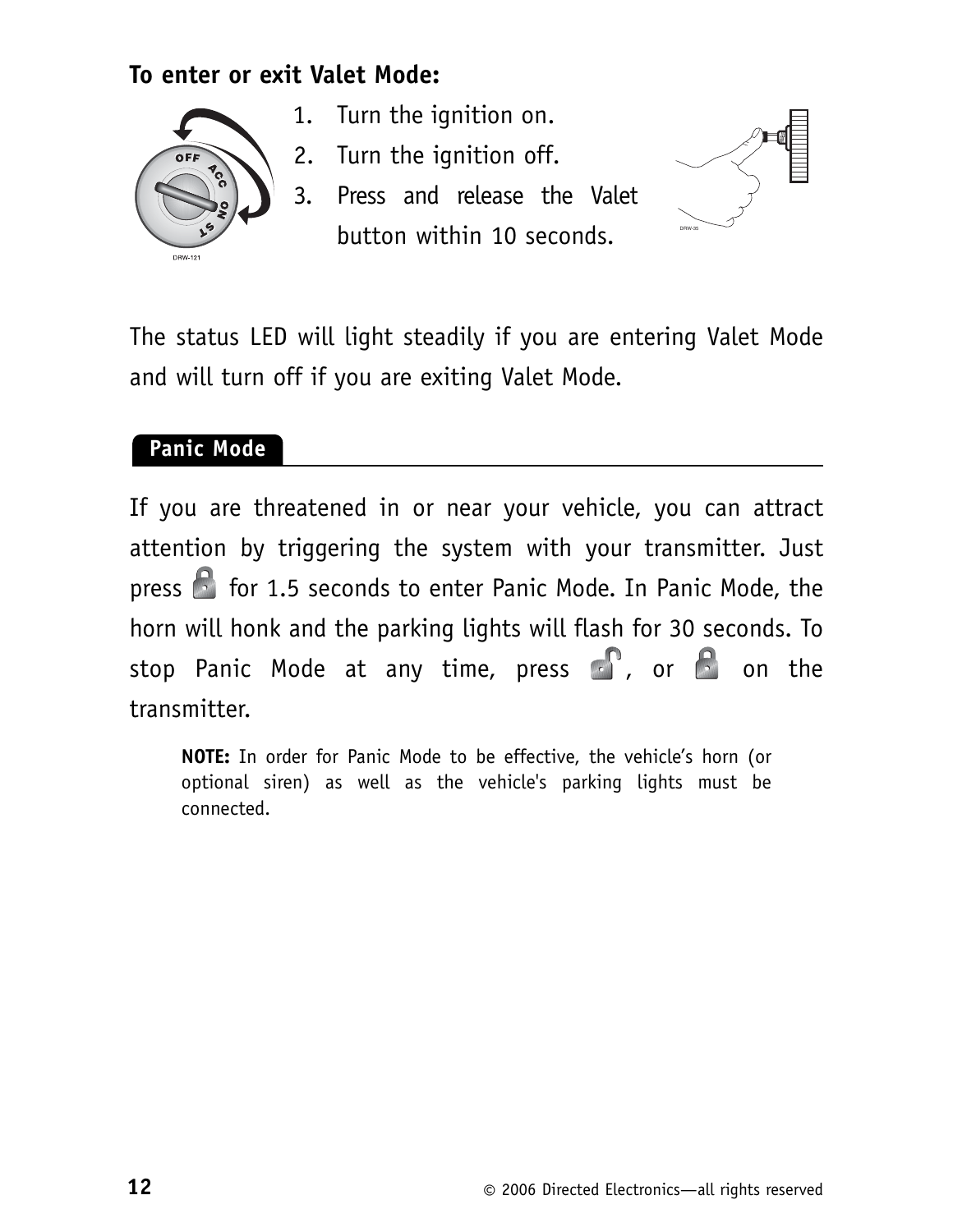### **Remote Start**

This feature allows you to remotely start and run your vehicle for a programmable period of time. This makes it possible to warm up the engine, as well as adjust the interior temperature of the vehicle with the climate control system. If interior heating or cooling is desired, the climate controls must be preset, and the fan blower must be set to the desired level prior to remote starting the vehicle.

**IMPORTANT!** (1) Never remotely start the vehicle with the vehicle in gear, and (2) Never remotely start the vehicle with the key in the ianition.

### **To remote start the vehicle:**

- 1. Press the  $\blacktriangleright$  button twice within 3 seconds on the transmitter.
- 2. The parking lights will flash to confirm that the vehicle will attempt to start.
- 3. Release the  $\blacktriangleright$  button as soon as the parking lights flash. (In gasoline vehicles, the engine will start 4 seconds after the parking lights flash. In diesel vehicles, the engine will start when the WAIT-TO-START indicator on the vehicle's dash goes out or the timer has expired.)
- 4. Once the vehicle has started, it will run for the pre-programmed period of time (12, 24, or 60 minutes) or until a shutdown input is triggered.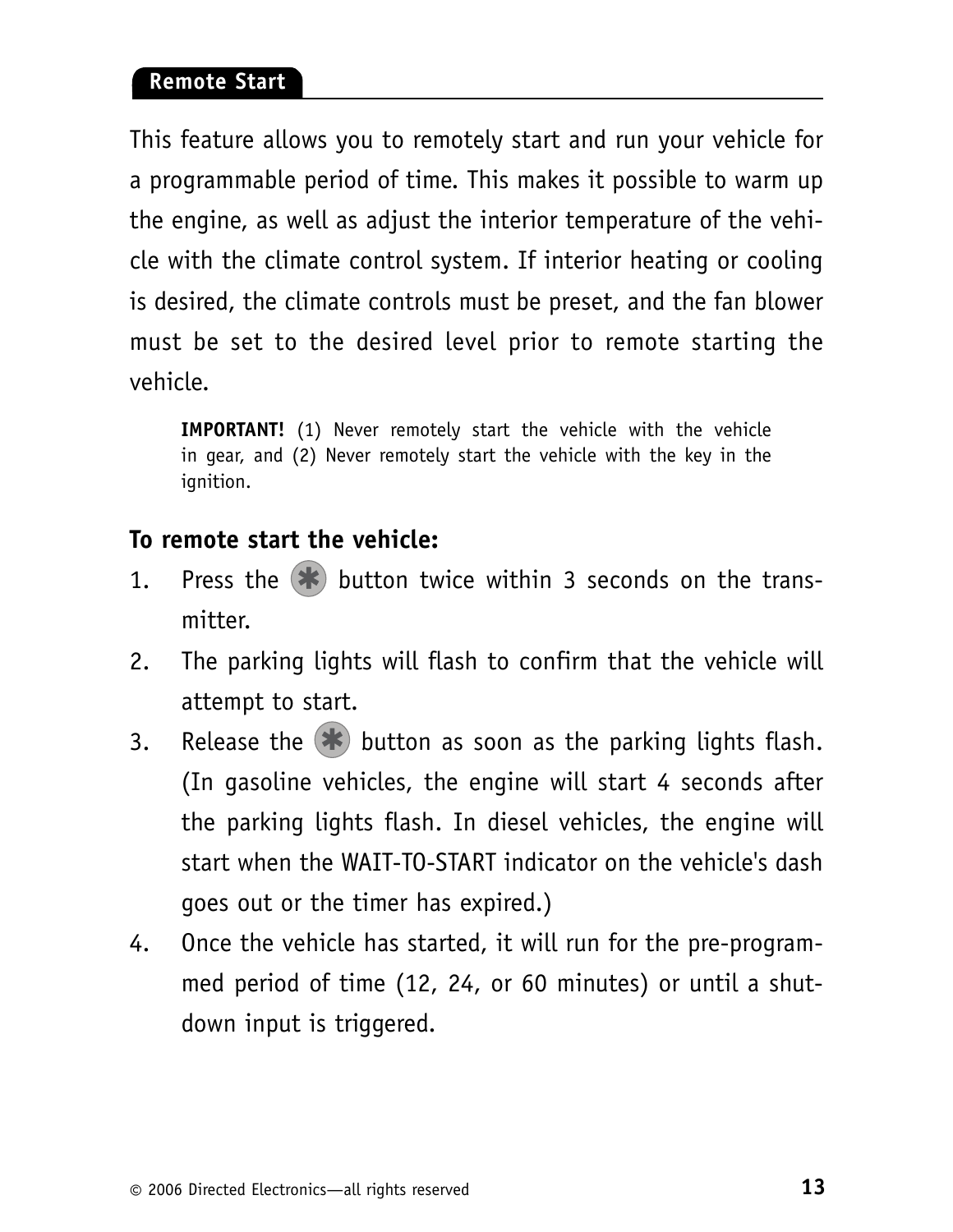### **When you are ready to drive the vehicle:**



1. Insert the ignition key and turn it to the ON (not the START) position.



2. Press the brake pedal.

**NOTE:** If the brake pedal is pressed before the key is in the ON position, the engine will shut down.

While the vehicle is running during remote start operation, the system will monitor the vehicle and will automatically shut down the engine if the system receives any of the following shut-down inputs:

- The brake pedal is pressed.
- The hood is opened.
- The shutdown toggle switch is put into the OFF position.
- The pre-programmed run time (12, 24, or 60 minutes) has elapsed.
- Transmitter button  $\blacktriangleright$  is pressed twice in 3 seconds to start the vehicle.

### **Rear Defogger**

To turn the rear defogger output OFF:

- 1. Simultaneously press & release the  $\begin{array}{cc} \hline \bullet & + \end{array}$  + AUX buttons on the remote control.
- 2. The lights will flash 2 times.
- 3. The rear defogger output will no longer activate when the vehicle is remote started.

**NOTE:** If the remote start is on the parking lights will turn off then flash 2-times before returning to their normal output and the defogger output, if active, will cease.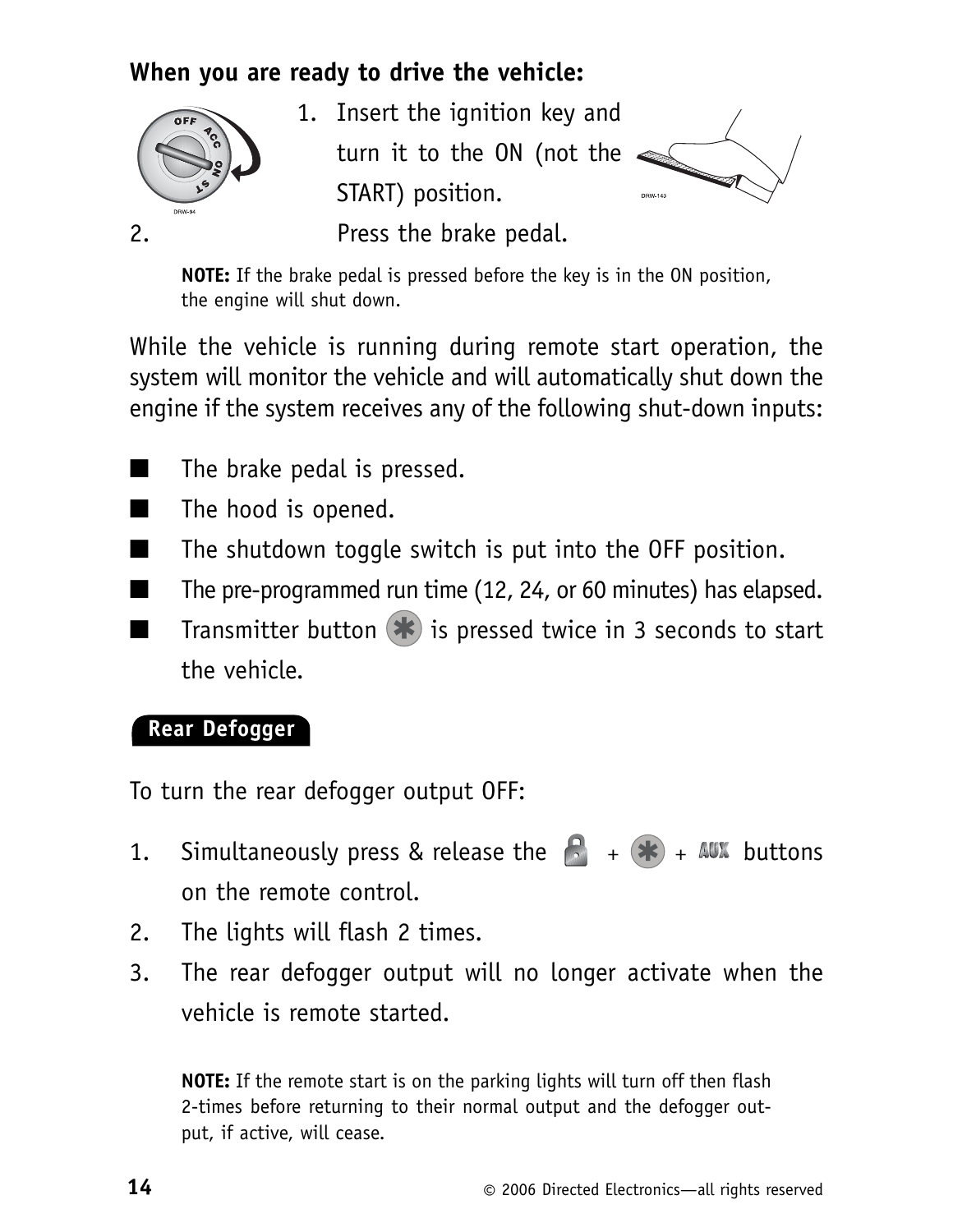To turn the rear defogger output ON:

- 1. Simultaneously press & release the  $\begin{bmatrix} 1 \\ 1 \end{bmatrix}$  +  $(\mathbf{H})$  + AUX buttons on the remote control.
- 2. The lights will flash 3 times.
- 3. The rear defogger output will once again activate when the vehicle is remote started.

**NOTE:** If the remote start is on the lights will turn off then flash 3-times before returning to their normal output and the defogger output will activate as programmed.

### **Valet Take-Over**

The Valet Take-Over feature allows the vehicle to remain running after the key has been removed from the ignition. This feature is useful for occasions when you wish to exit and lock the vehicle for short periods of time, but would like to leave the motor running and the climate controls on.

### **To perform Valet Take-Over:**

- 1. Before turning off the engine, press and release  $\left( \mathbf{\#} \right)$  on the transmitter twice in 3 seconds (or press and release the optional momentary switch).
- 2. Turn the ignition key to the OFF position. (The engine will stay running.)
- 3. Once the vehicle has started, it will run for the pre-programmed period of time (12, 24, or 60 minutes) or until a shutdown input is triggered.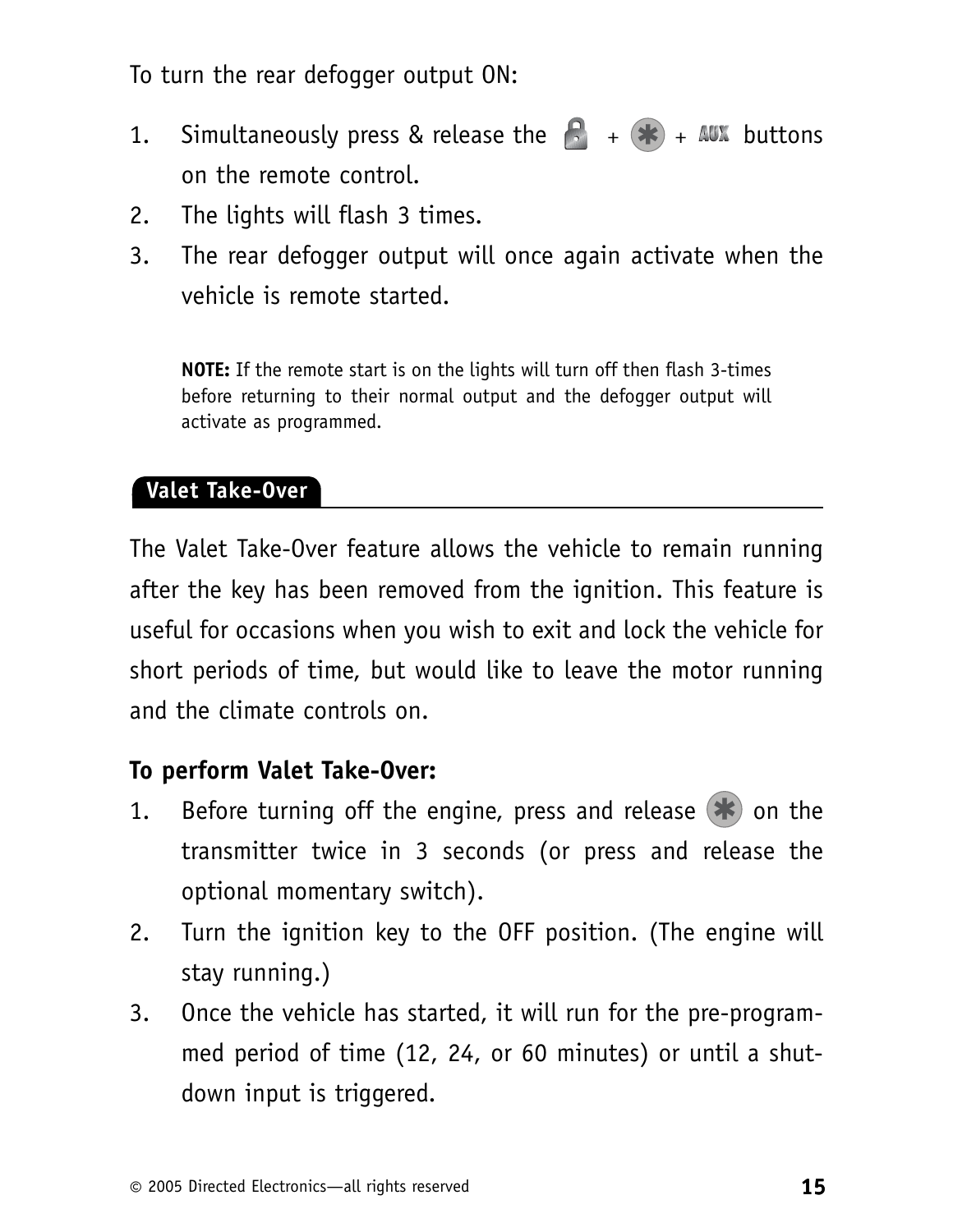### **Short-Run/Turbo**

Short-run turbo mode keeps the engine running after arriving at you destination for a programmable period of 1, 3 ,5 or 10 minutes. This allows the system's timer to conveniently cool down the turbo after you have left the vehicle.

### To activate:

- 1. Park the vehicle and set parking brake.
- 2. Remove your foot from the brake pedal and leave the engine running.
- 3. Press and release the  $|\mathbf{\ast}|$  and  $|\texttt{AUX}|$  buttons at the same time.
- 4. The lights will flash to indicate the remote start has entered short run turbo mode.
- 5. Turn off the key, the engine will keep running.
- 6. Exit and secure the vehicle.
- 7. The engine will turn off after the programmed run time.

### **Timer Mode**

By pressing the remote  $\bigcap$  and  $\bigcap$  buttons the parking lights will flash 4 times and then start the vehicle and run for the set duration. The remote start can be shut off by the transmitter by pressing the remote start button  $\left( \mathbf{F} \right)$  and remain in timer mode, but if any other shut down zones or the ignition becomes active the timer mode will cancel.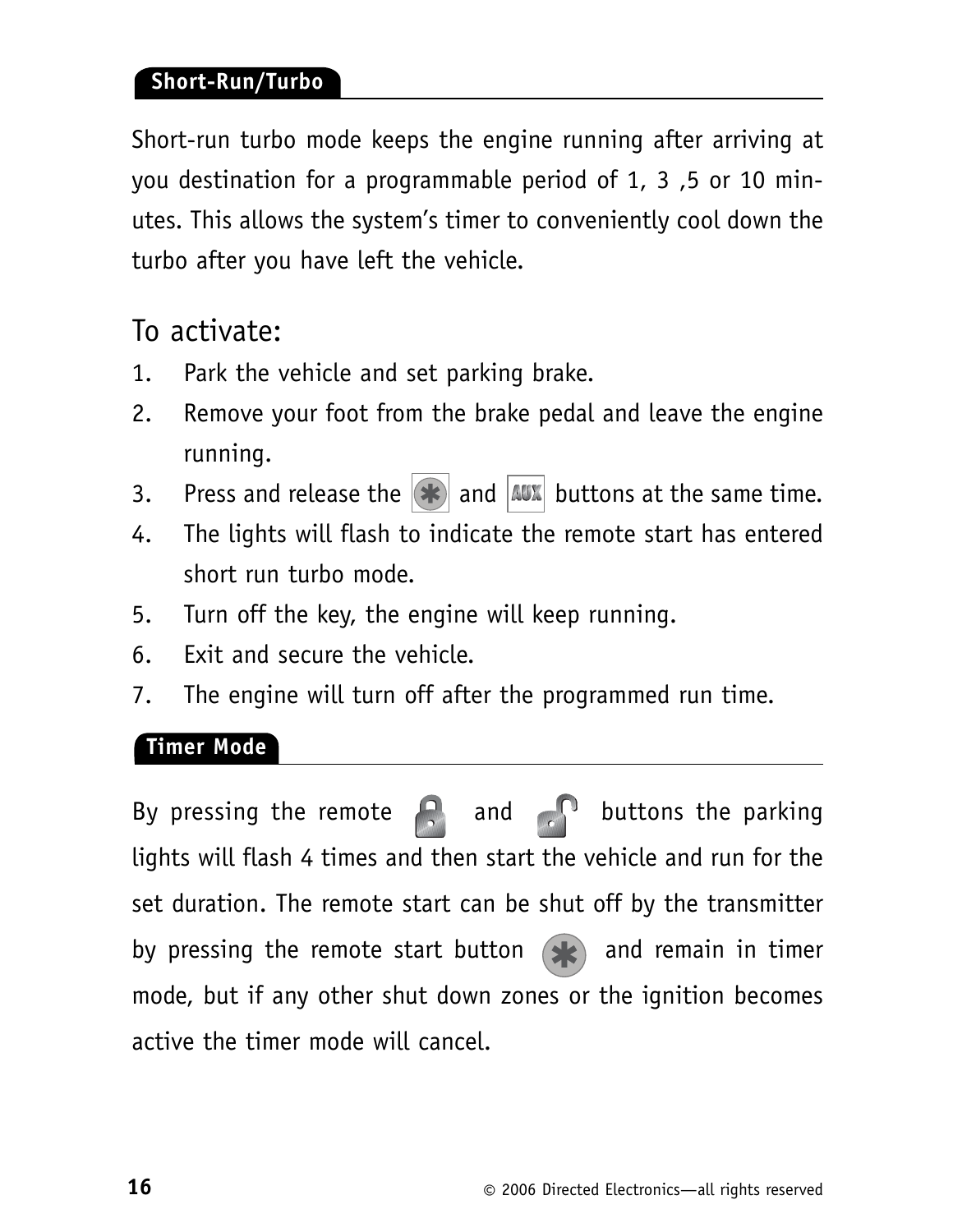- 1. Press Timer mode buttons.
- 2. The vehicle will confirm with 4 parking light flashes.
- 3. A 1-second delay will start.
- 4. The system will start the car and will run for the specified duration, unless shut down by the remote start button  $\mathbf{R}$ . If shut down with the remote start button  $\left( \mathbf{F} \right)$  the system will remain in timer mode.
- 5. The system will start every 3 hours until canceled by the brake, hood, or neutral safety shut-down wires.

**important**! Timer Mode should be used only in open areas. Never start and run the vehicle in an enclosed space such as a garage or carport.

To exit timer mode, turn the ignition switch on any time the engine is running. The parking lights will flash 4 times, indicating timer mode has been exited.

5. The system will start every 3 hours until canceled by the brake, hood, or neutral safety shut-down wires.

> *IMPORTANT! Timer Mode should be used only in open areas. Never start and run the vehicle in an enclosed space such as a garage or carport.*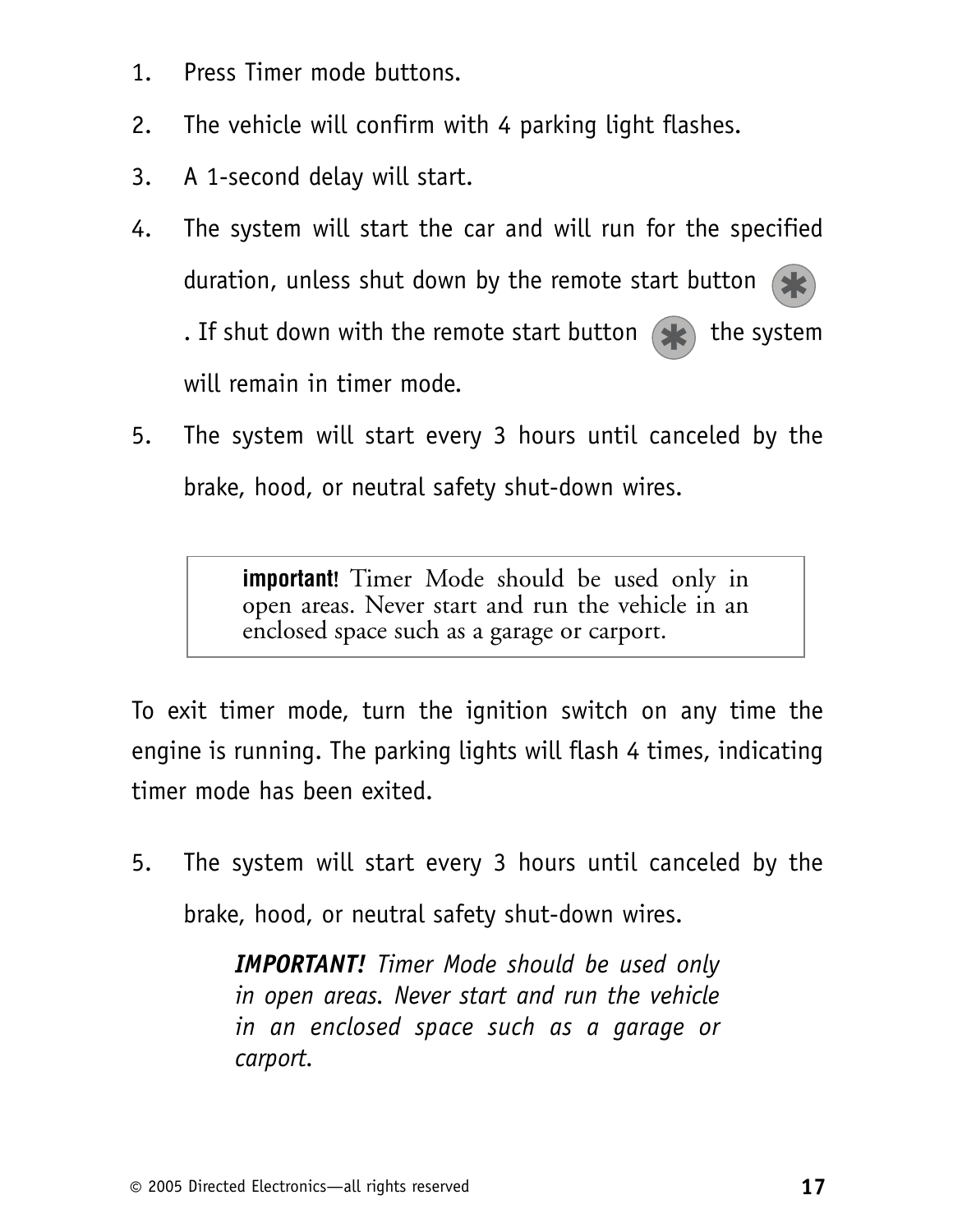### **Starter Anti-Grind Circuitry**

Whenever the vehicle is remote started, advanced anti-grind circuitry prevents the starter from engaging, even if the key is turned to the start position. This prevents damage to the starter motor if the key is turned to the start position during remote start operation.

**NOTE:** Anti-grind circuitry only works when the remote start system is operating the motor and the Failsafe® Starter Kill relay is installed.

### **Disabling the Remote Start System**

This feature allows your system's remote start unit to be temporarily disabled to prevent the vehicle from being remote started accidentally. This feature is useful if the vehicle is being serviced or stored in an enclosed area. To disable the remote start, move the shutdown toggle switch to the OFF position. The switch can be installed in a location of your choice. Check with your installer for recommended locations.

### **LOCATION OF SHUTDOWN SWITCH**\_\_\_\_\_\_\_\_\_\_\_\_\_\_\_\_\_\_\_\_\_\_\_\_\_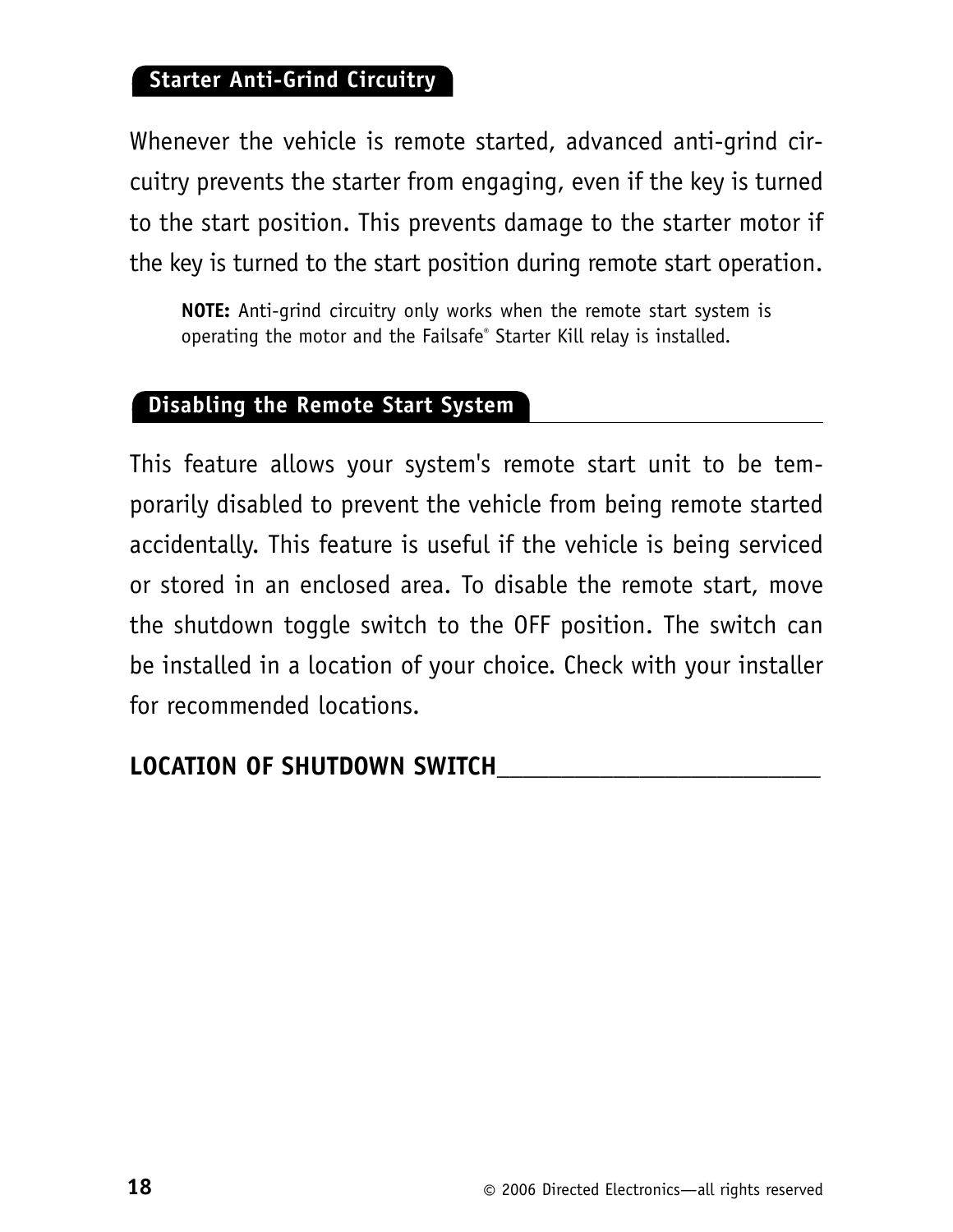# **Rapid Resume Logic**

This Directed Electronics system will store its current state to nonvolatile memory. If power is lost and then reconnected the system will recall the stored state from memory. This means if the unit is in Valet Mode and the battery is disconnected for any reason, such as servicing the car, when the battery is reconnected the unit will still be in Valet Mode. This applies to all states of the system including arm, disarm, and Valet Mode.

# **Programming Options**

Programming options control your system's normal, operational set-up. Most options do not require additional parts, but some may require additional installation labor. This system's programming options are listed below, with the factory default settings in **bold**:

- 12, 24, or 60 minute run time. your system can be programmed to allow the vehicle to run for 12, 24, or 60 minutes when remote started.
- 3, 6, 9, or 12 minute timer mode run time. Your system can be programmed to allow the vehicle to run for 3, 6, 9, or 12 minutes when remote started in timer mode. Can be set up to 16 minutes by your installer.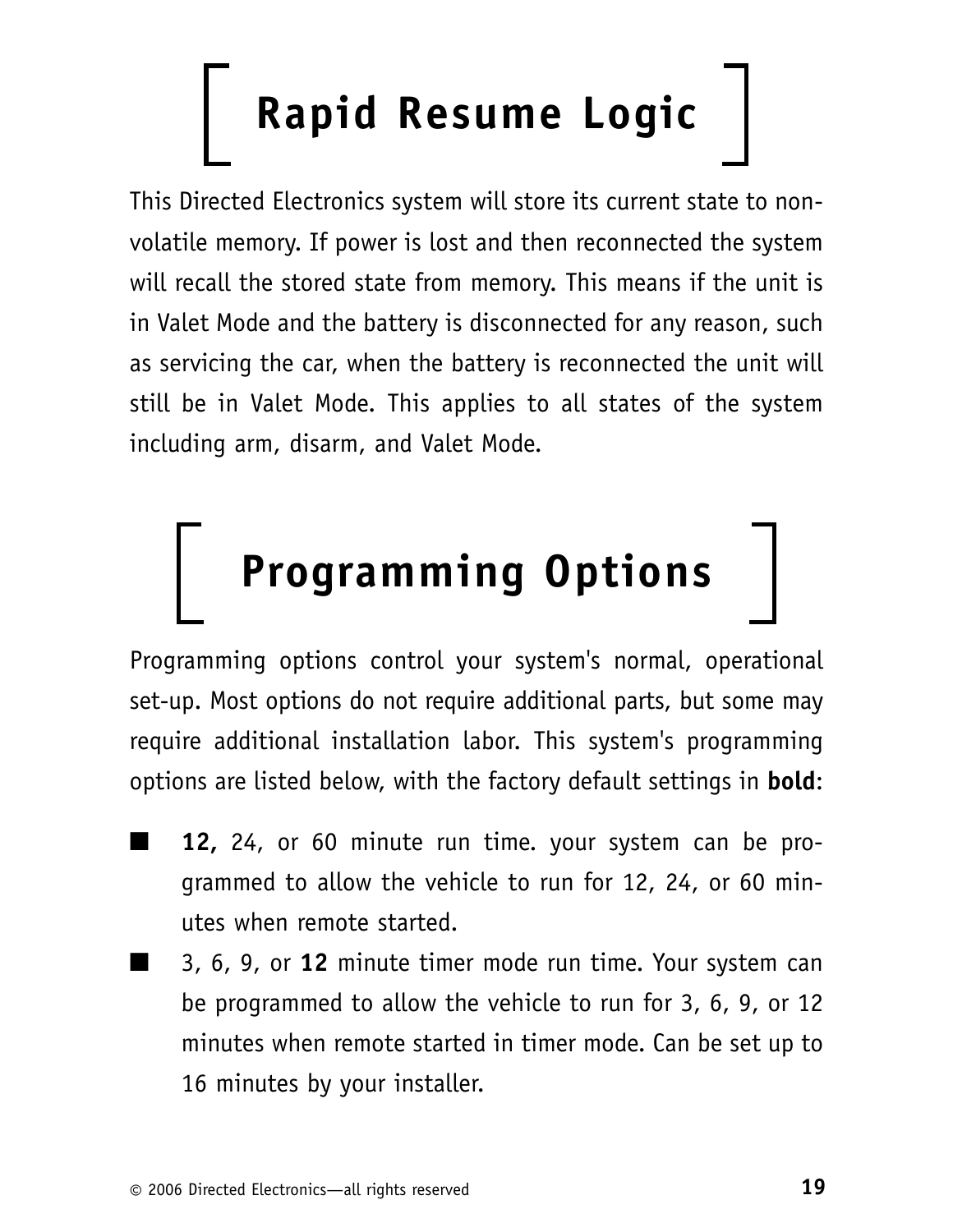- Comfort closure is a programming option which closes the vehicle's windows after remote locking.
- Parking lights **flashing** or constant. Your system can be programmed to either flash or to turn on the parking lights constantly during the entire remote start operation.
- Passive Mode or **Active Mode**. In Passive Mode the Failsafe<sup>®</sup> Starter Kill will automatically activate 30 seconds after the ignition has been turned off.
- Ignition switch-controlled door-locking **on** or off. With this feature on, the doors will lock 3 seconds after the ignition key is turned on, and unlock when the ignition key is turned off.
- Passive Locking or **Active Locking** (doors lock only with the transmitter). With Passive Locking, the vehicle doors lock automatically 30 seconds after the ignition has been turned off. Passive Locking can only be selected when the system has been programmed for Passive Mode.
- The horn honk confirmations for locking and unlocking can be programmed **on** or off. In order for this feature to be programmed on, the horn must be connected to the system.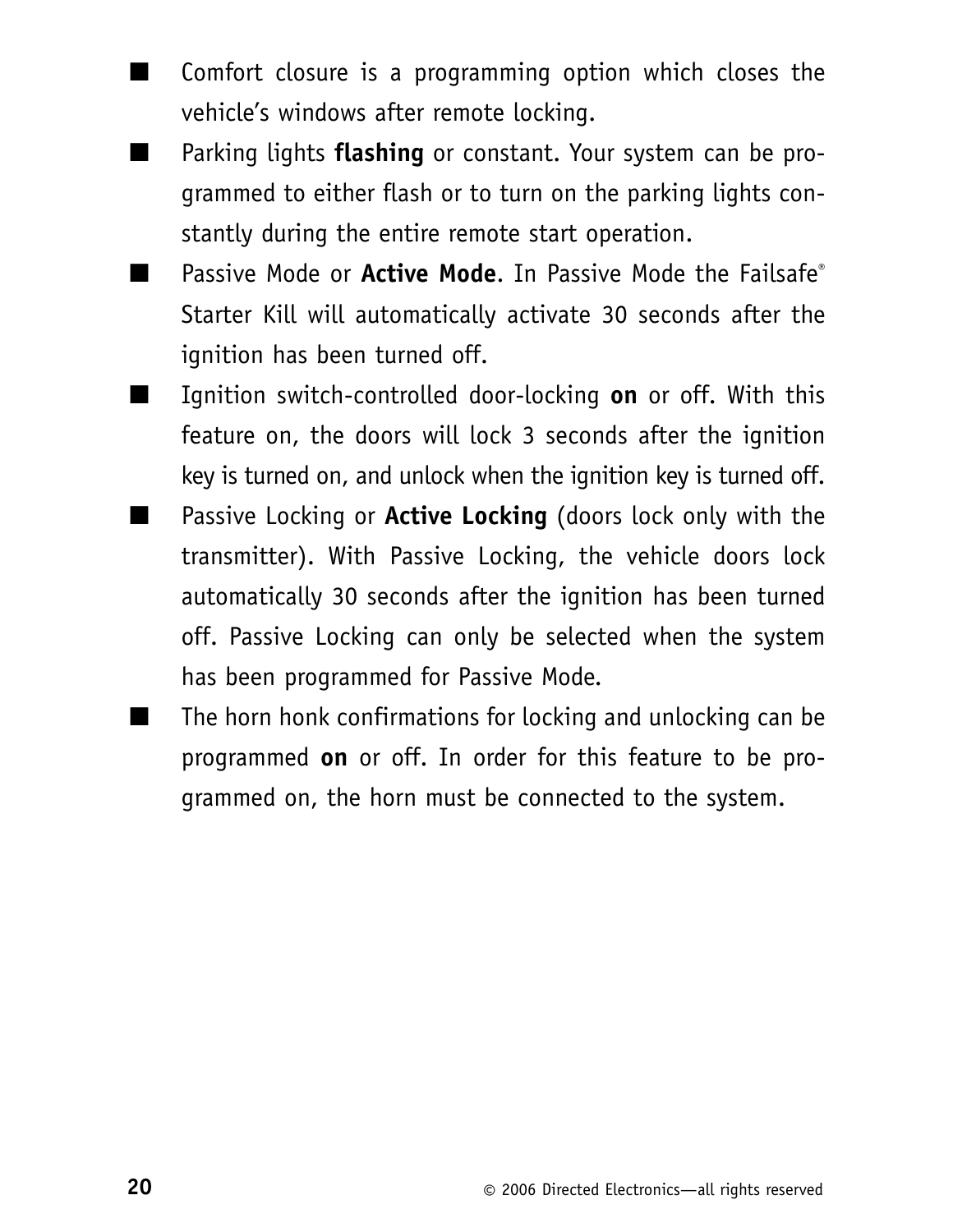# **Glossary of Terms**

**Control Unit**: The "brain" of your system. Usually hidden underneath the dash area of the vehicle. It houses the microprocessor which monitors your vehicle and controls all system functions.

**Failsafe® Starter Kill:** An automatic switch controlled by your system which prevents the vehicle's starter from cranking whenever the system is armed. The vehicle is never prevented from cranking when the system is disarmed, in Valet Mode, or if the starter kill switch itself fails. Your system has feature-ready circuitry for the starter kill, however installation may require additional labor.

**LED:** A blue light mounted at a discretionary location inside the vehicle. It is used to indicate the status of your system.

**Transmitter:** A hand-held, remote control which operates the various functions of your system.

**Valet Button:** A small push button mounted at a discretionary location inside the vehicle. It is used to override the Failsafe® Starter Kill when a transmitter is lost or damaged, or to enter or exit Valet Mode.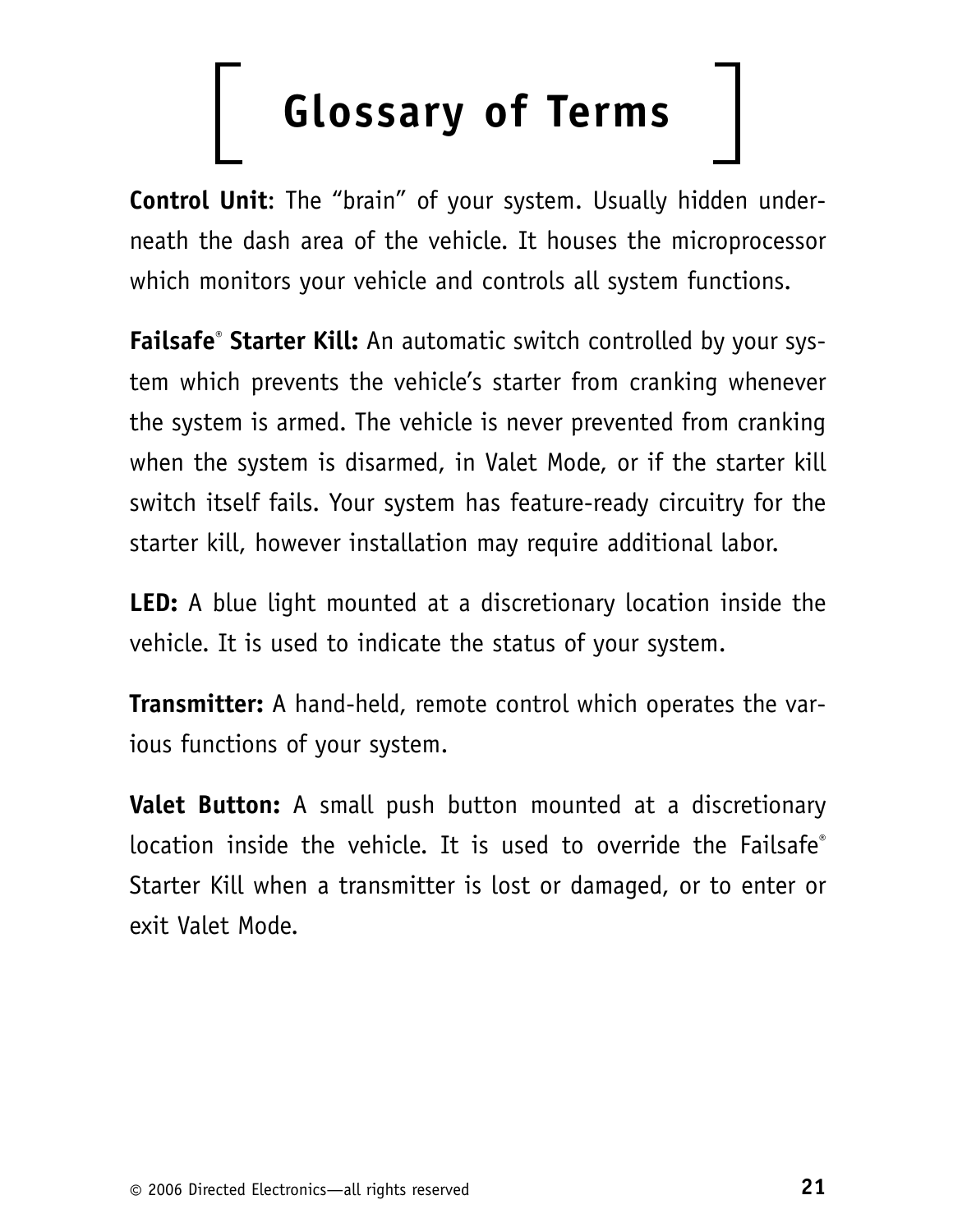# **Convenience Expansions**

Listed below are some of the many expansion options available for use with your system. Some options may require additional parts and/or labor. Please consult with your dealer for a complete list of options available for use with this system.

**Domelight Supervision:** The domelight will illuminate for 30 seconds each time the system is disarmed using the transmitter. This is useful for seeing inside the vehicle at night prior to entering it.

**Power Door Lock Control:** Your system is capable of controlling many types of power door lock systems; however, some door lock systems may require extra parts. Consult with your dealer to determine which type of locks your vehicle uses. If power locks are connected, the system can be programmed to lock the doors automatically 30 seconds after the ignition has been turned off. The system can also be programmed to lock the doors when the ignition is turned on and to unlock them when the ignition is turned off.

**Power Trunk Release:** The system's auxiliary output can be programmed to operate a factory power release for the vehicle's trunk or hatch. If the factory release is not power-activated, Directed Electronics 522T trunk-release solenoid can often be added.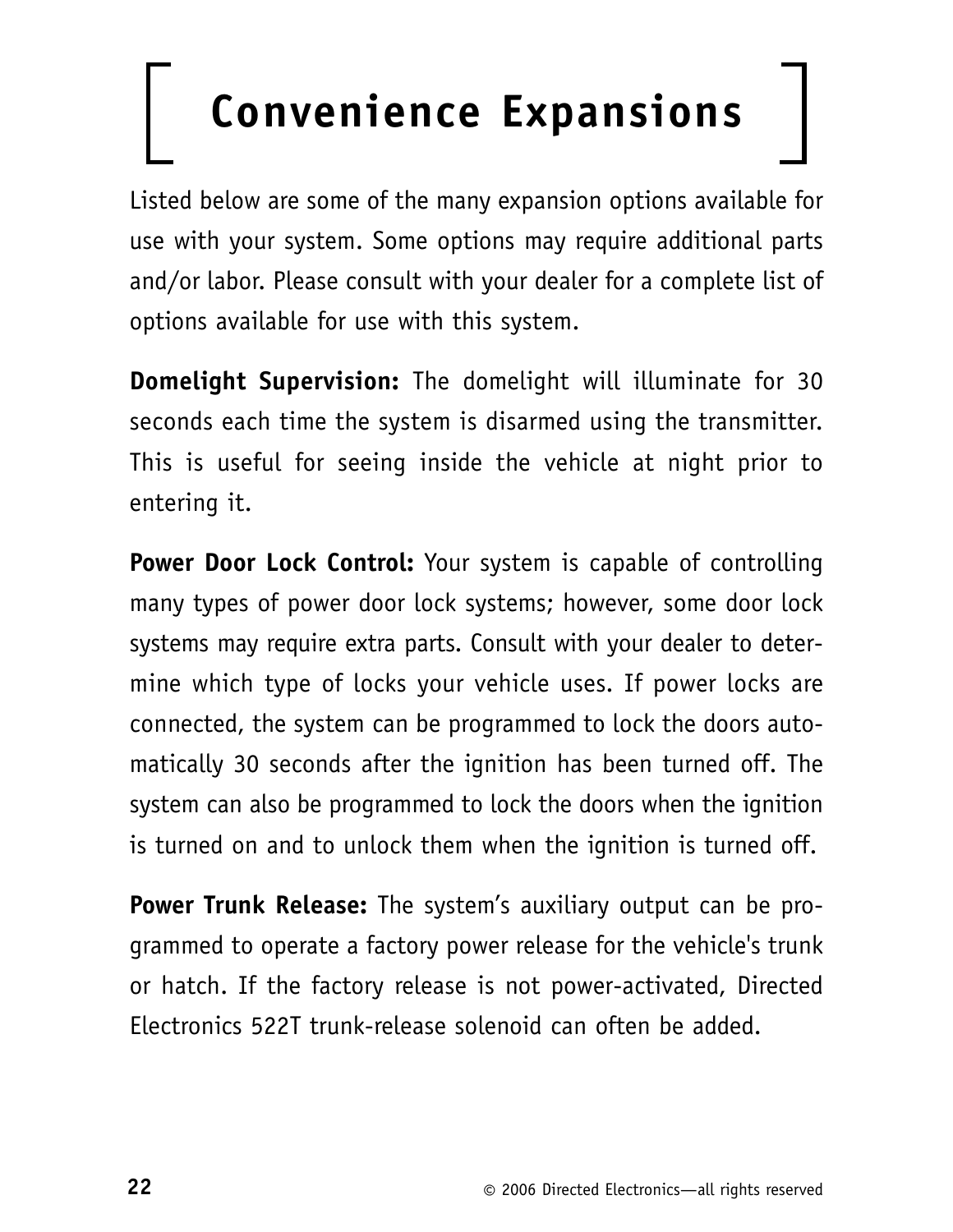**Power Window Control:** Power window control is provided with Directed Electronics 529T or 530T systems. The 529T system will roll up two windows automatically when the system is armed, or roll two windows down by using the transmitter. The 530T will roll two windows both up and down. The 530T also provides one touch switch operation.

**Progressive Door Unlocking:** For added security, your system can be configured to unlock the driver's door only, leaving the passenger doors locked. Pressing the unlock button an additional time will unlock the passenger doors. This option requires additional parts and labor.

**Auxiliary Outputs Linked to Arm/Disarm/Remote Start:** For added convenience the auxiliary outputs can be used to position the driver's seat to a preset position on an Arm, Disarm, or Remote Start command from the remote.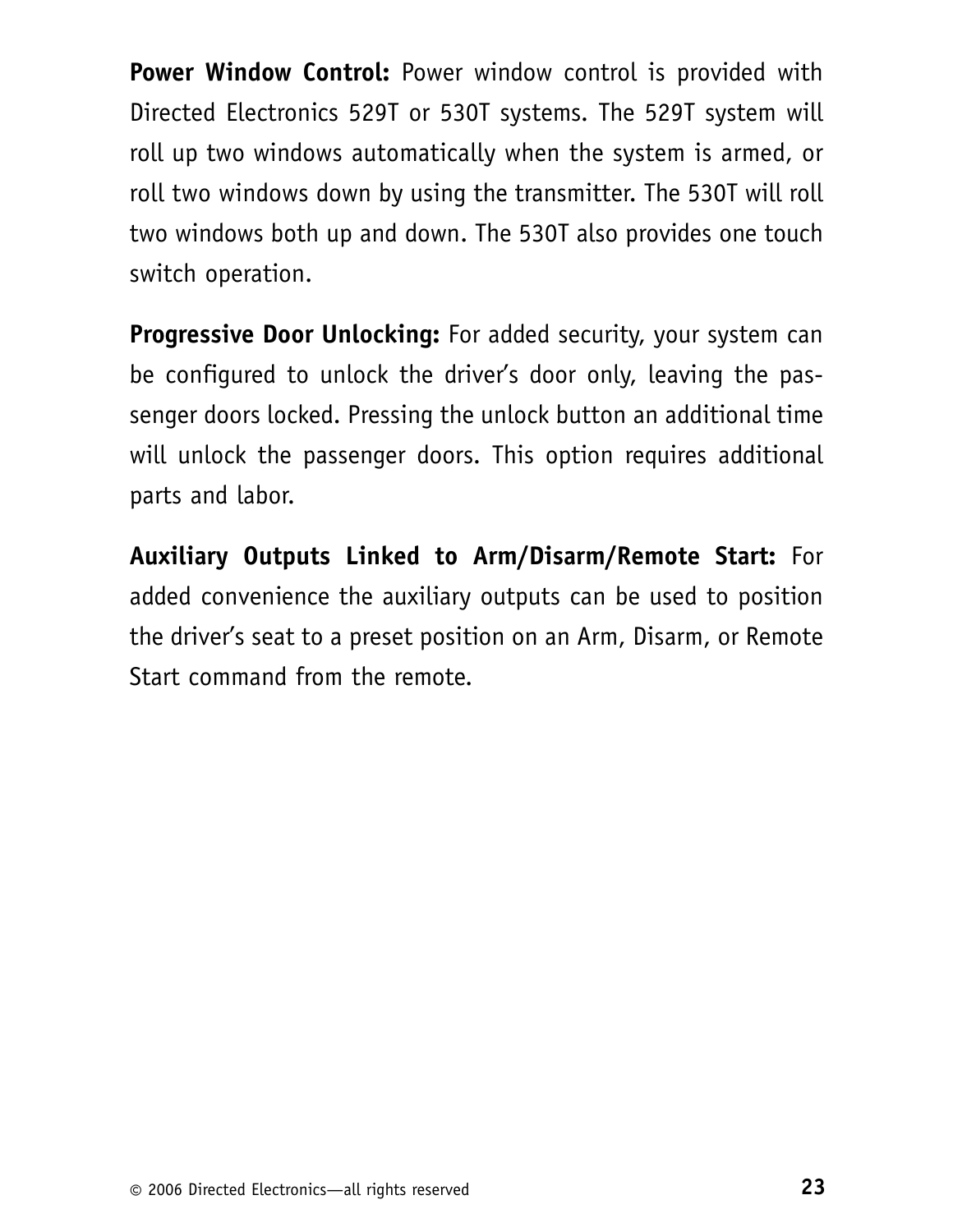# **Notes**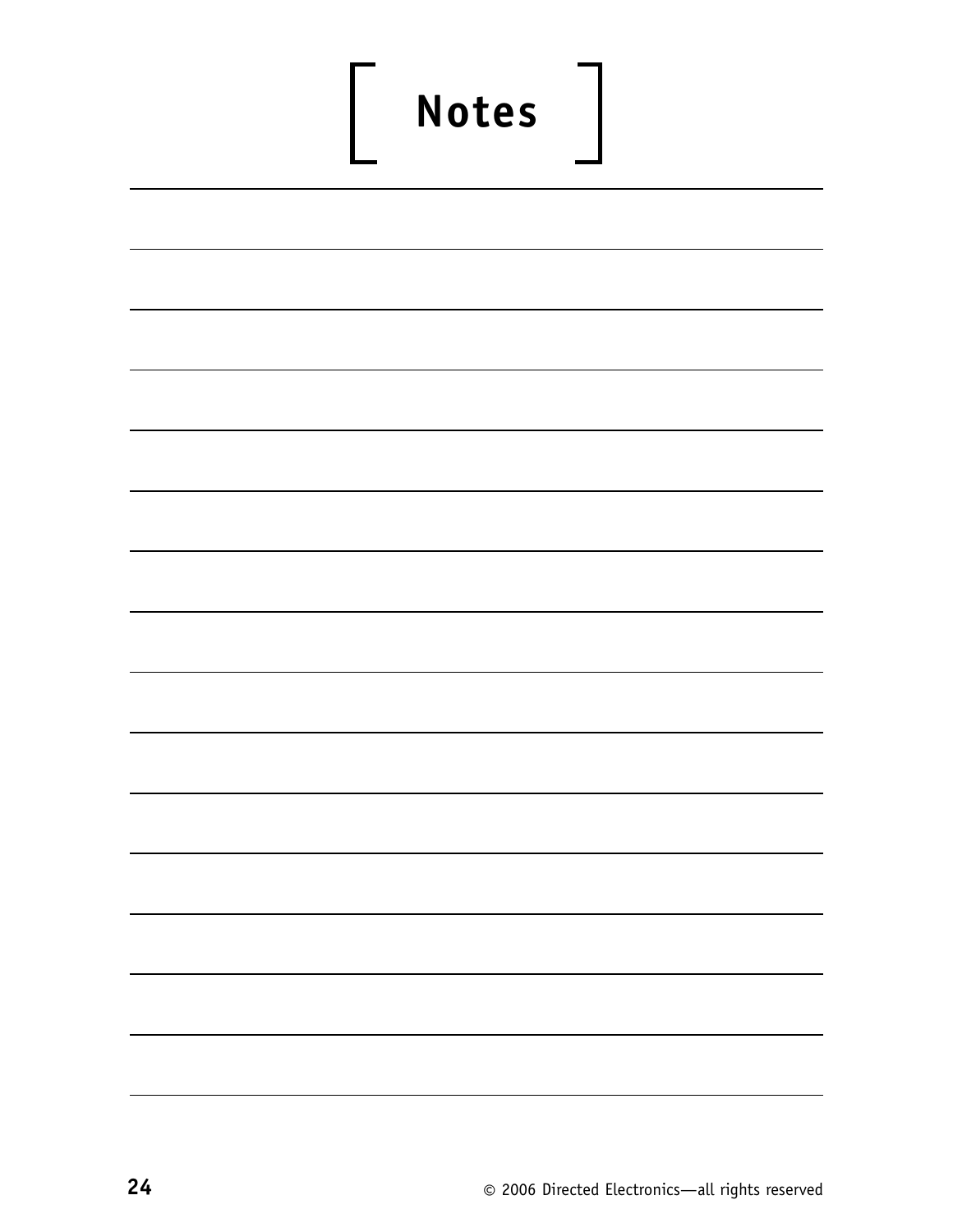## **Quick Reference Guide**

### **To arm using your remote**

 $\blacksquare$  To arm the system press  $\blacksquare$  for one second. The doors will lock (if connected). The LED will begin to flash. The vehicle's horn (if connected) will honk and the parking lights will flash once to confirm arming.

### **To disarm using your remote**

 $\blacksquare$  To disarm the system press  $\blacksquare$  for one second. The doors will unlock (if connected). The vehicle's horn (if connected) will honk twice and the parking lights will flash twice.

### **Disabling the Failsafe**® **Starter Kill without a transmitter**

■ Turn on the ignition. Press and release the Valet button within 10 seconds. The LED will stop flashing and the vehicle should start.

### **To remote start the vehicle**

■ Press <sup>\*</sup> twice within 3 seconds. The parking lights will turn on (if connected) and the vehicle will start and run for the programmed duration.

### **To enter or exit Valet Mode**

■ Turn the ignition to the "ON" position. Turn the ignition back off. Press and release the Valet button within 10 seconds. The status LED will light steadily if you have entered Valet Mode. To exit Valet Mode, repeat the steps above. The LED will turn off when exiting Valet Mode.

### **To activate Panic Mode**

 $\blacksquare$  Press and hold  $\blacksquare$  for 1.5 seconds.

### **To activate Timer Mode**

■ Press and to start the vehicle, and run it for the set duration.

### **To activate Turbo Mode**

■ Park the vehicle and set parking brake. Remove your foot from the brake pedal and leave the engine running. Press and release the  $\ast$  and AUX buttons.

### **To disable the remote start system**

■ To disable the remote start, move the shutdown toggle switch to the OFF position.

### **Location of Shutdown Switch\_\_\_\_\_\_\_\_\_\_\_\_\_\_\_\_\_\_\_\_\_\_\_\_\_\_\_\_\_\_**

 $\chi$ 

 $\chi$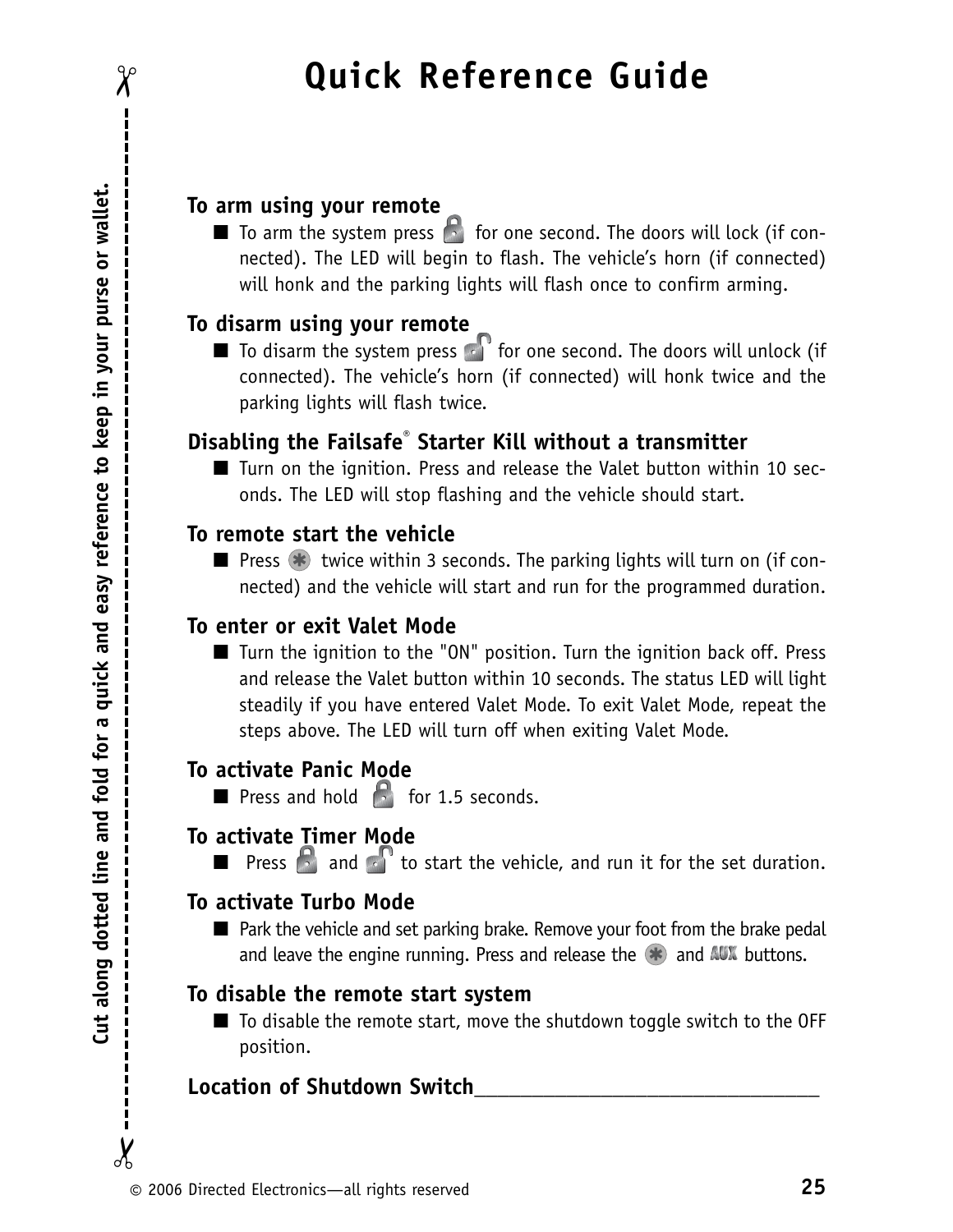$\chi$ 

 $\chi$ 

### **Valet Takeover**

**■** Press and release  $\bullet\bullet$  on the transmitter twice in 3 seconds. Turn the ignition key to the OFF position. Once the vehicle has started, it will run for the pre-programmed period of time (12, 24, or 60 minutes).

### **Rear Window Defogger**

**■** Press the  $\bullet$  ,  $\bullet$  and AUX buttons simultaneously to turn the defogger on or off when remote starting. When a remote start is initiated, the parking lights will flash 2-times if the defogger is set to off, and will flash 3-times if the defogger is set to on.